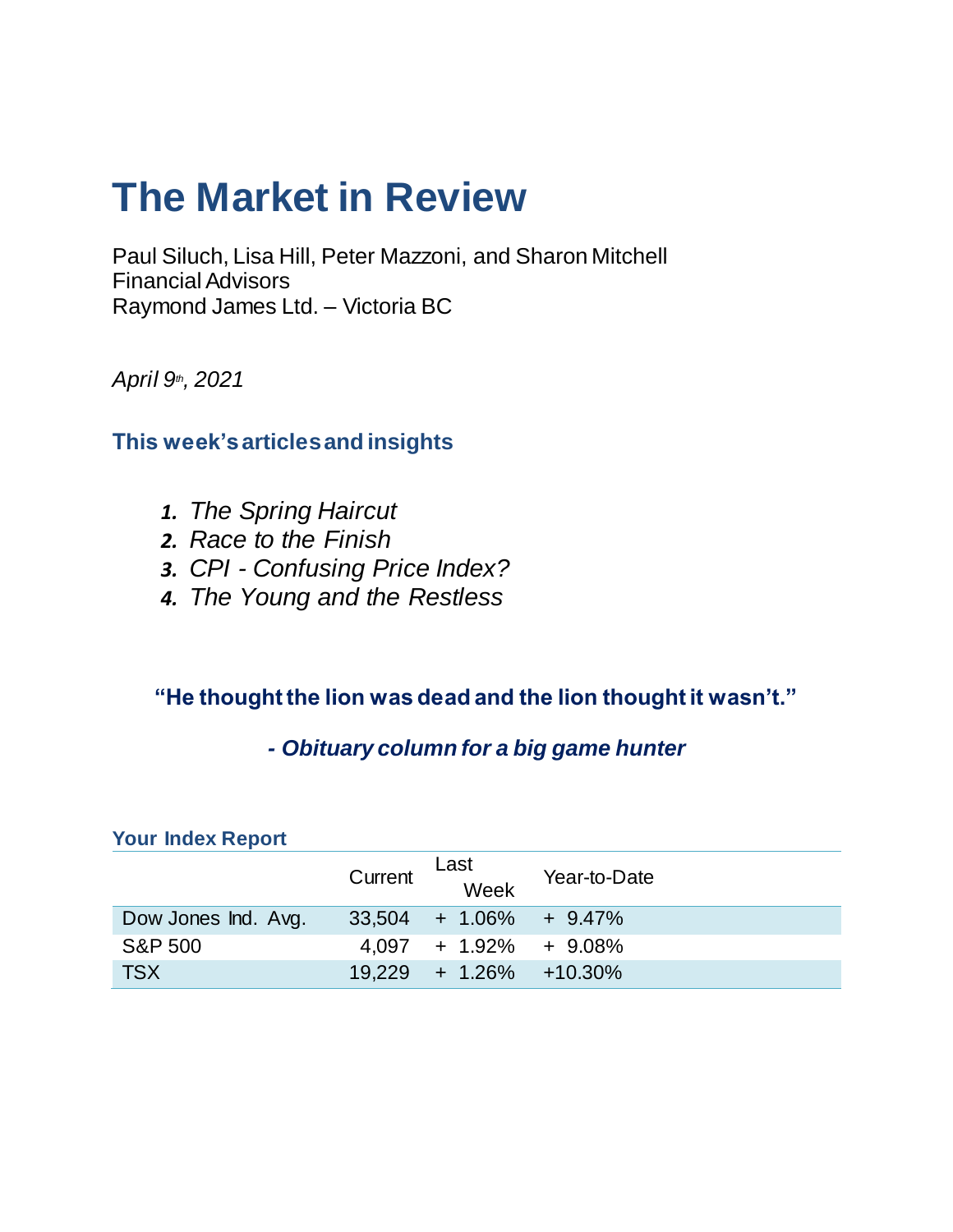### **The Spring Haircut**

In the fall of 1980, I attended the University of Washington to finish my electrical engineering degree. At my previous school, the University of British Columbia, I met a rower on the UBC crew and became intrigued with the idea of rowing. So, at the age of 21, I joined the UW freshman crew - a group of 18 year-olds with far more time and energy than I had.

Little did I know that UW had a long tradition with rowing, going back to 1936 when the Husky crew won gold at the Berlin Olympics. Training was daily, often in the dark and in just about every condition of wind and wave. By March, we had thick calluses and bulging arms, just in time for racing season to begin. By then I was the fittest I have ever been. Rowing is a tough sport.

The one wrinkle I had not counted on was a unique Spring Break tradition. At the end of March, when every other student went home, the UW freshman crew stayed on campus to train intensely for a further two weeks on their own.

In a secret ceremony on the first night, every freshman had their heads shaved. By the time the two weeks were over, these young men sported a short stubble haircut that was known as the "crew cut." This fashion apparently started at Yale and spread across the nation to every rowing crew that didn't want hair in their eyes when the wind came up. The crew cut became widely popular in the 1950s for all men, but fell out of favour in the 1960s when those who still sported the hairstyle became known as "squares" because of the fashion's angular style.

The demands of engineering, and the prospect of going bald at 21, led me to exit the freshman crew just before the haircut. It did leave me with a permanent admiration for those in the sport, however.

The fear of a "spring haircut" has never left markets, however. Stocks are often strong from January through March, and this year has been no different. Stocks have had an almost uninterrupted run since October for the Dow Jones and Toronto exchanges, although the tech-heavy NASDAQ stumbled badly in February. We have extremes in bullish sentiment (too many are bullish), record levels of margin debt (too much borrowing to buy stocks), and low levels of cash in portfolios (too little dry powder).

Should we be panicking?

The Ned Davis Research company tracks all of these indicators and puts them into one big one called the Fab Five. It displays everything together to measure weakness and strength in the markets, like a barometer does with weather.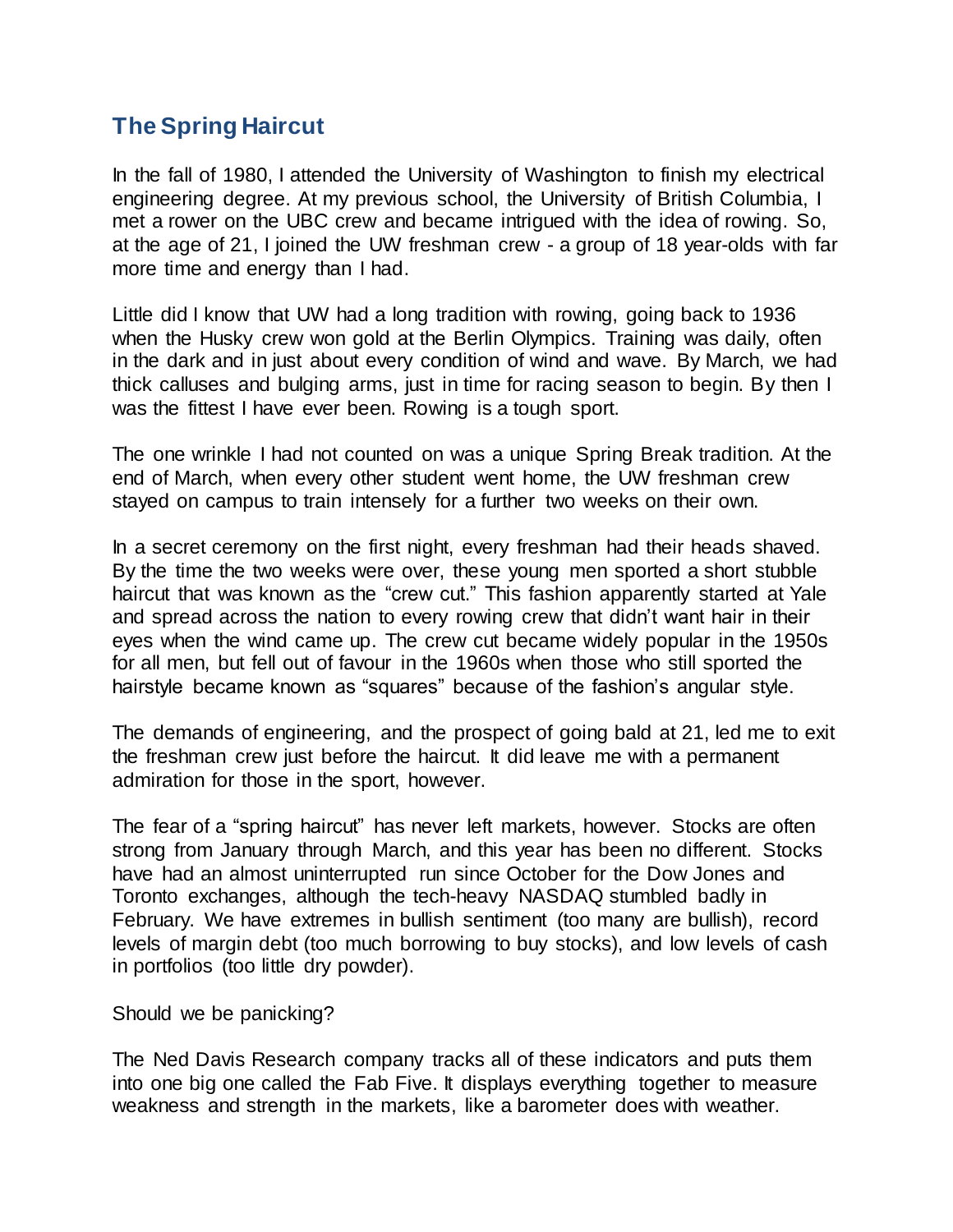Without getting into why there are only four indicators for something called the Fab Five, its primary components look like this:

| <b>Model Component</b> | Chart    | <b>Model Reading</b><br>(As of 2021-04-06) |
|------------------------|----------|--------------------------------------------|
| Tape                   | DAVIS501 | <b>BULLISH</b>                             |
| Sentiment              | DAVIS502 | <b>NEUTRAL</b>                             |
| Monetary               | DAVIS503 | <b>NEUTRAL</b>                             |
| Combo                  | DAVIS504 | <b>NEUTRAL</b>                             |

Sentiment: This measure says while there are elevated levels of enthusiasm, we are not in a frothy market yet.

Monetary: Lots of money continues to flow into the economy from stimulus and low interest rates. This remains a big support to stocks.

Combo: This measures bonds, interest rates and new highs and lows of stocks. It is neutral at the moment.

Tape: This measures the underlying strength of the market. Are more stocks rising, or just a few big ones? Today, lots of stocks are rising, which suggests a healthy market.

Valuations remain a concern, as stocks in the U.S. are historically expensive. However, we know that profits will improve with a re-opening of the economy. And, interest rates remain low, cash continues to be supplied by governments, and politics are relatively calm.

For now, the Fab Five indicator remains in the "safe" zone, which is above 1.5 on the chart below.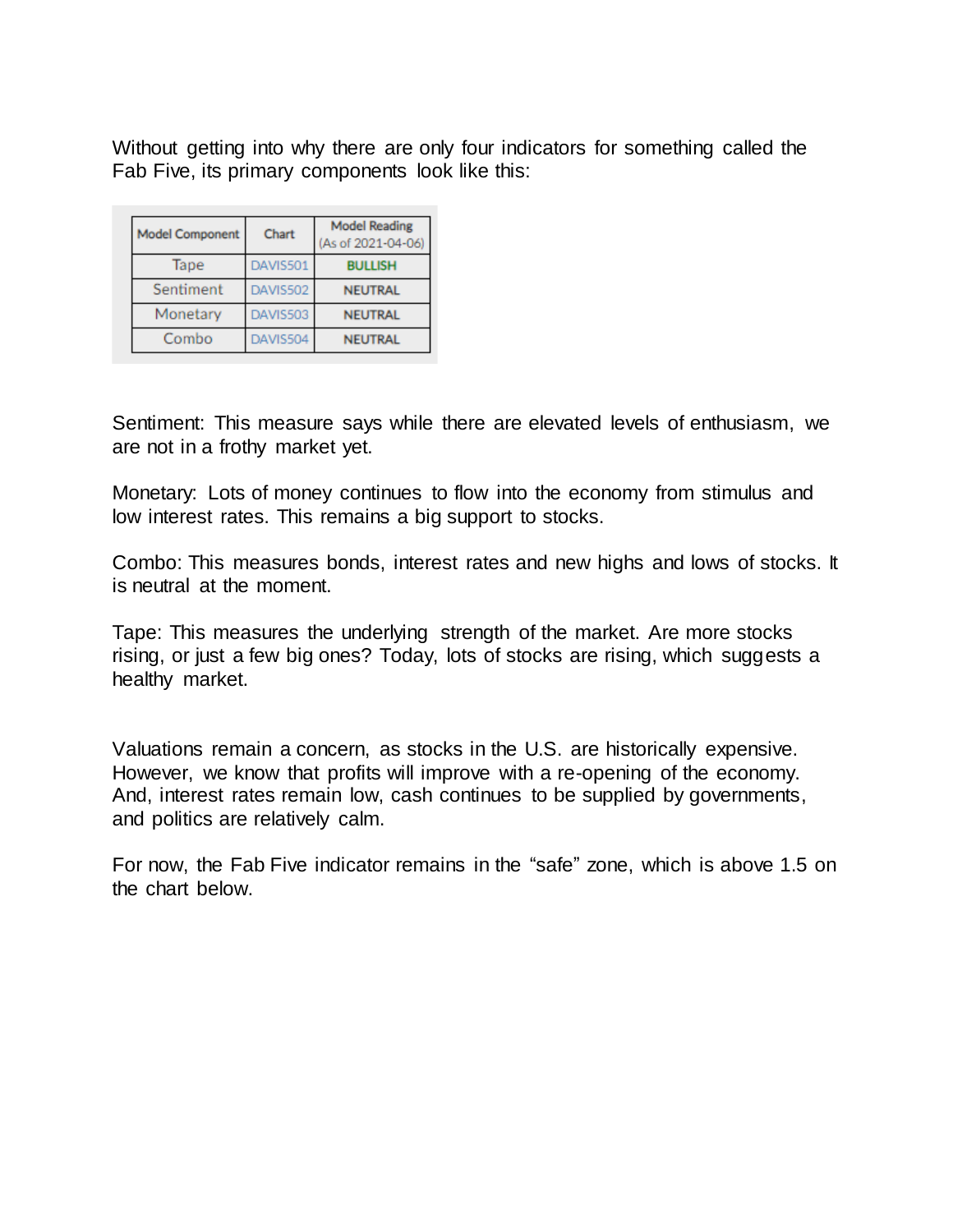

These conditions won't last forever, or course. Over the summer months, markets are as likely to go sideways as they are to go up, but there is little lurking under the surface to suggest big declines are ahead.

We remain invested.

### **Race to the Finish**

Like the lion above, we thought the virus was dead but the virus thought it wasn't.

It is a race worldwide. In one lane is a virus that has mutated to spread more easily, and in the other lane are the vaccines invented to stop it in its tracks. Here in Canada, it feels like the virus is winning, as we have just 2% of the population fully vaccinated versus 20% in the U.S. (source: Our World in Data).

This has led to uncertainty in commodities like crude oil. Supplies of gasoline have swelled because lockdowns have tightened the screws on driving trips once again.

Central banks are watching closely. Most have confirmed they will stay as accommodative as necessary, with no interest rate hikes for several years. Gold jumped on the news.

If you look at global economies, however, they are not signaling worse news ahead. In fact, quite the opposite. They are already on the mend and anticipating a victory over the virus.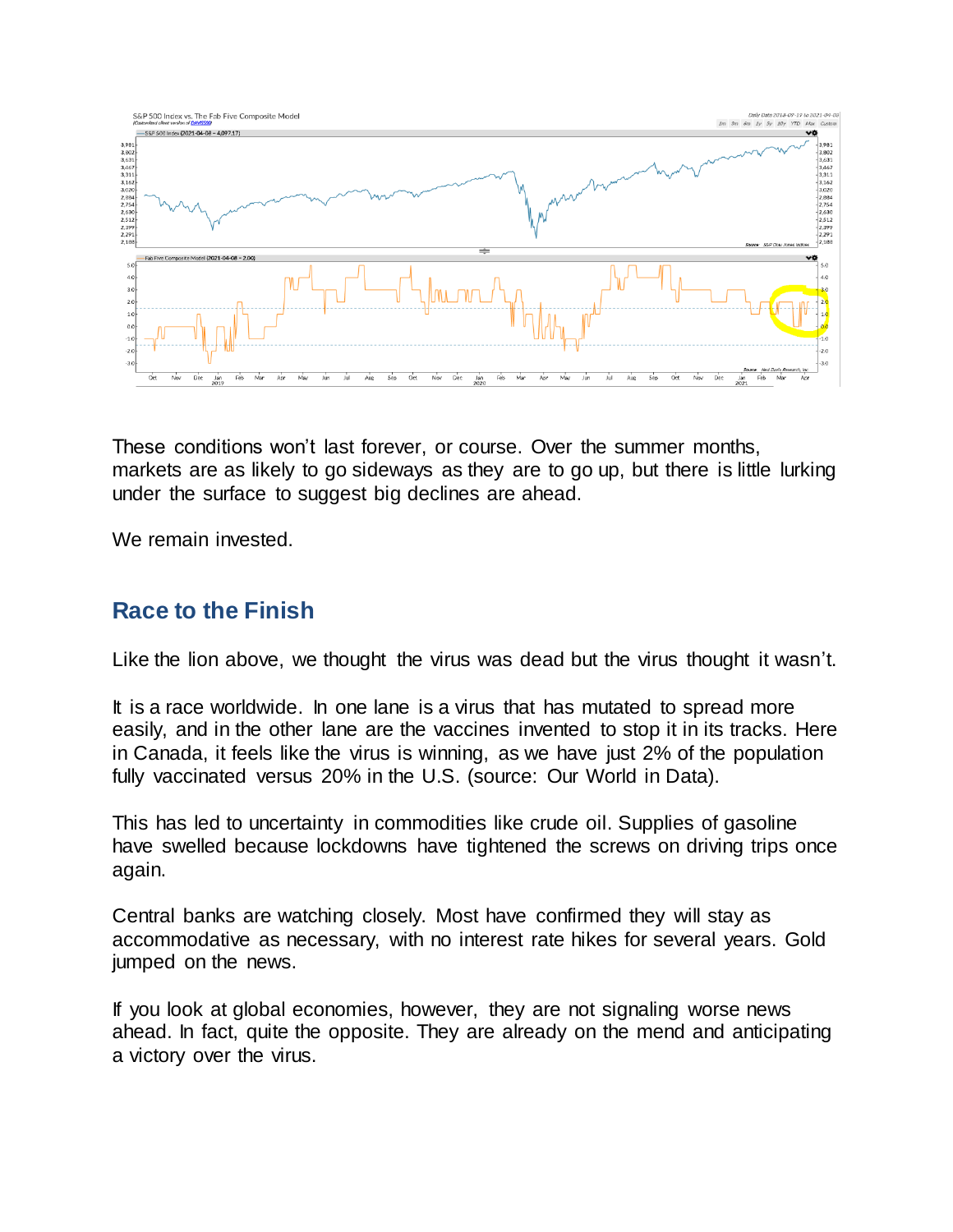For example, manufacturing output is rising in 86% of countries surveyed and is accelerating at the fastest pace seen in a decade.

Services output (travel, dining, haircuts) have lagged behind, but are also now improving rapidly. The service sector is rising in 62% of countries surveyed. The U.S. is one of the leading countries now, thanks to almost a third of the population (100 million) receiving at least one dose of the vaccine. Herd immunity is in sight in the biggest economy in the world.

The markets are saying the rest of us aren't far behind.

## **CPI – Confusing Price Index?**

One question we get asked about the most concerns inflation. Why does everything seem more expensive when "official" inflation shows nothing to worry about?

The Consumer Price Index, or CPI, was never intended as a basket of goods to be measured for price increases, even though that is exactly what it measures. Instead, it is intended to be a measure of the economy's strength, which the central bank watches so it can twiddle with interest rates.

That basket seems to be getting more expensive, though. Just try buying lumber, food, or computers these days. The things that should be cheaper, such as clothing, and gasoline, aren't because of Covid-19 supply shortages.

CPI's calculation aims to balance the rising cost of some items with the improved value of others. Items such as cars with navigation units and heated seats, and faster computers for the same price are assigned lower prices because you get more features for the same money.

In other words, what we are buying may not be cheaper at all, but they work to lower CPI.

Conspiracy theorists say this is intentional. Governments don't have to raise pension payouts much when inflation is low. Pension payments are one of the fastest growing programs of western governments.

Indeed, the CPI underweights and even excludes a few things that impact our lives meaningfully. It can fail to measure what people really have to pay.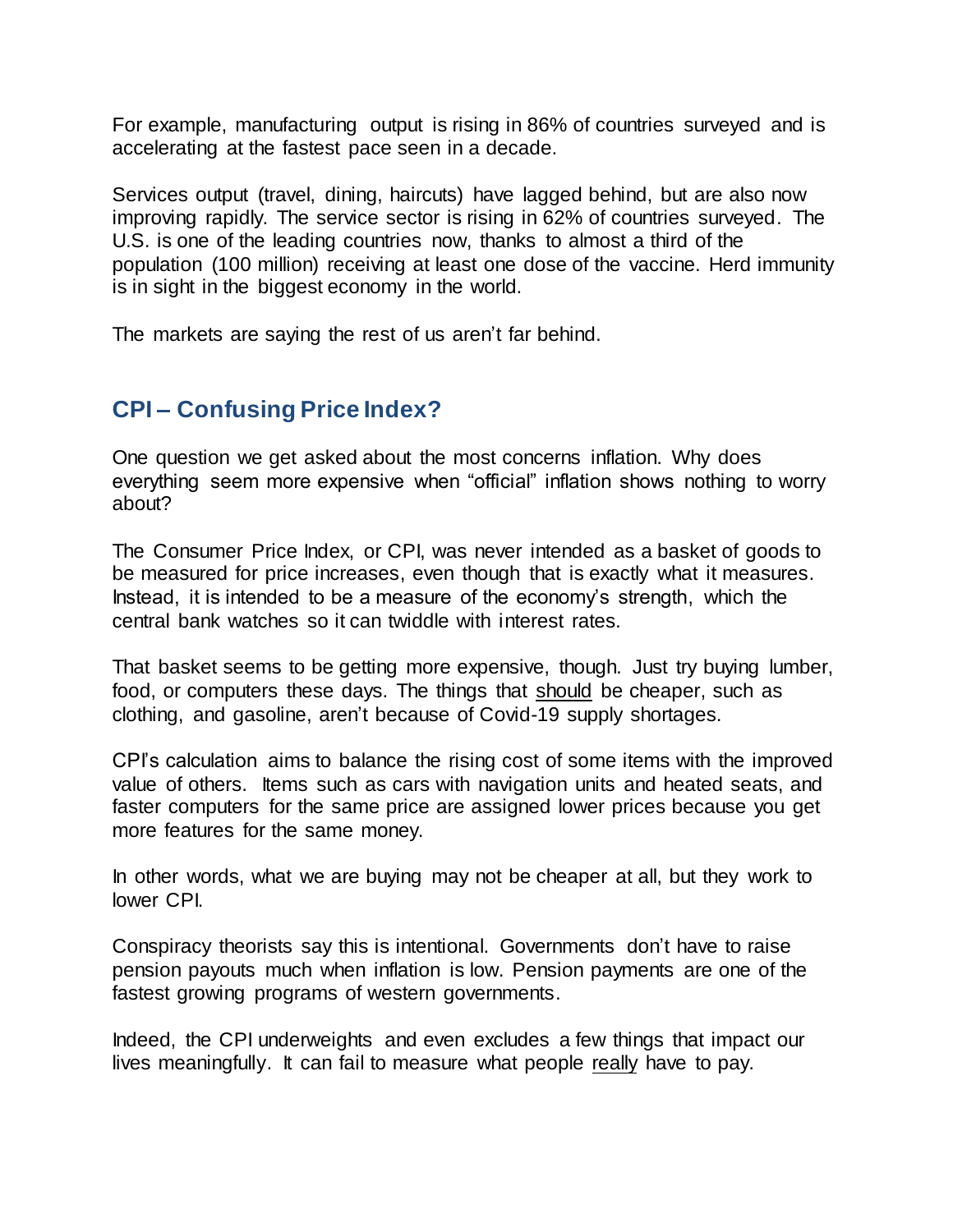For example, house prices. This is the largest item most people will purchase in their lifetimes, and prices have been rising at a shocking pace. And yet "house replacement cost" is just 5% of Canada's CPI calculation and **0% in the U.S. measurement**! Rent and mortgage costs are weighted twice what the price of a house is in the calculation. Rents have not moved as dramatically, thanks to Covid restrictions and rent controls, and mortgage rates have actually dropped. These hide the inflationary impact of real estate prices.

Second, taxes. Although income tax is the largest expense for many people each year, it is not part of the CPI at all. In fact, it may even cause CPI to decline because people have less money to spend on other things!

When people say "inflation", what they feel is the erosion in the purchasing power of their dollars. One dollar in 1913 buys about \$0.04 today. A single loaf of bread in Ontario in 1998 cost about \$1.30. Today, a national brand costs about \$2.65 (Walmart.ca). Official inflation, which has measured an increase of about 3% per year since 1998, says bread should cost about \$1.90 today. And yet the actual cost is quite a bit higher.

Just to confuse things, premium bread, like the whole wheat bread we buy in our household, is \$3.65 per loaf. Bread with seeds, like "Chipmunk" specialty bread, is \$4.50 a loaf.

For the record, I don't envy those who calculate CPI, because real people substitute bulk brands to save money, or buy for reasons unrelated to price. Like paying more for gluten-free bread.

So should we be worried about inflation running away on us, or should we trust the government statistics that everything is just fine?

The classic definition of inflation is "more money chasing fewer goods." As of December of 2020, Canada had injected about \$300 billion in stimulus payments into the economy and the U.S. about \$3.1 trillion. Since then, Canada has added more and the U.S. has added at least an additional \$2 trillion as of March.

This is the "more money" part of the equation. We have never seen "more money" than this created in our lifetimes.

The "fewer goods" part of the inflation definition can be seen in the supply crunches in lumber, computer chips, bicycles, running shoes – just to name a few. So, we could see a burst of inflation this year.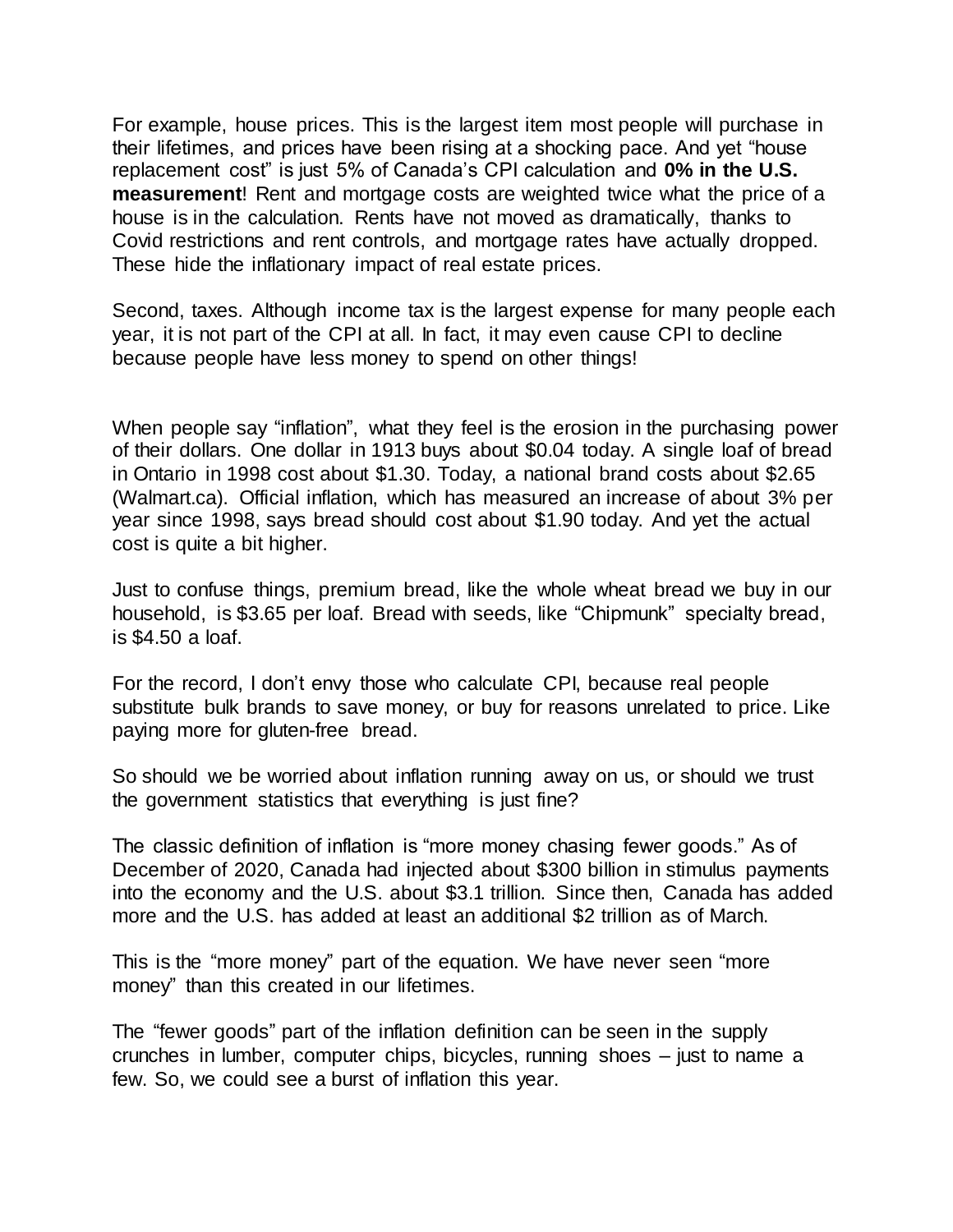Longer-term, inflation is unlikely to reach the 10%+ levels we saw in the 1970s. The global population is getting older by the day and older people spend less. Technological innovations, like on-line shopping, have also lowered costs in many areas.

Then again, conspiracy theorists say governments now want *higher* inflation so the trillions they owe in debt will be paid back in much smaller dollars down the road. And what governments want, governments usually get.

Expect at least a burst of inflation in the next year or two, as a result.

The better question is this: what has kept pace with the falling value of the dollar? Where could you park your money so that you at least kept pace with bread prices since 1998, even if cash didn't?

- 2.8x Bread
- 2.5x Canadian stocks
- 2.6x Real estate (national home prices, inflation-adjusted, FRED database)
- 5.6x Gold

Inflation – as seen in the CPI calculation or hidden in the things CPI omits – erodes the value of the dollar. This will continue because it always has. Keeping everything in cash guarantees you will slip behind over time.

Certainly, "food" for thought.

### **The Young and the Restless**

Once the world starts growing again, it is important to understand where this growth is going to occur fastest.

For a start, it isn't over here.

Why? Well, we have rapidly aging populations in Canada, the U.S. and Europe. Mexico's average age of 29 helps lower the median age in North America, but Mexico has its own problems.

If someone were to ask you what region had had a population of close to a billion people with an average age of 27.7 years, what would you answer?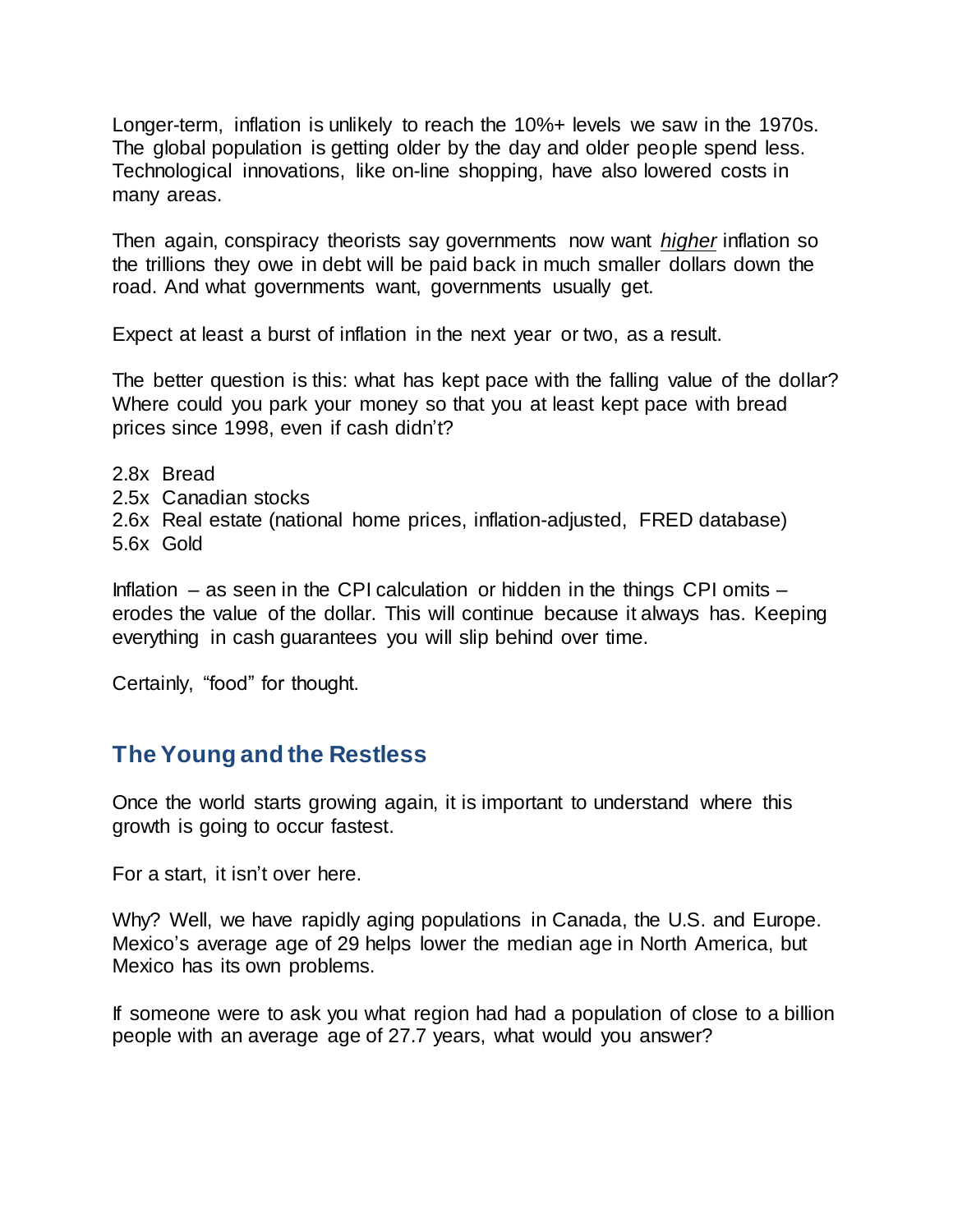Some would say China, but that would be incorrect. China has a median age of 38.4 years (Worldometers) and is aging at a faster pace than almost any country in the world.

India? Closer – India has a median age of 29 (Wikipedia).

The answer to this question is "*the rest of Asia*", or RoA. These five countries have over 850 million people with a median age of 27.7 years (source: United Nations):

**Indonesia: 217 million Pakistan: 217 million Bangladesh: 163 million Philippines: 198 million Vietnam: 96 million**

Moreover, the two top regions of the world for growth through 2024 are India and the Rest of Asia. Investors often marvel at the growth of emerging markets around the world, but in reality, Emerging Asia has seen double the growth of the overall emerging market index. Latin America and the Middle East have seen much slower and more volatile progress than what we see in Asia.

The type of industry also drives growth.

The emerging markets in Europe, Africa, and the Middle East (called the EAME countries) have just 2.7% of their companies in technology. The Asian region? When you include China, Thailand, Malaysia, Taiwan, and Korea, emerging Asia has over 33% of its companies in technology. Emerging Asia is growing fastest because it has far more of the most modern companies, in other words.

All emerging markets are not created equal. Expect to hear more about emerging Asia – and more specifically, the countries that make up the Rest of Asia outside of China, Japan, and India – in the years ahead.

We are already seeing our global fund managers migrating more and more money towards Asia in portfolios.

*Thank you for your referrals this month! They are always handled with great care and discretion.*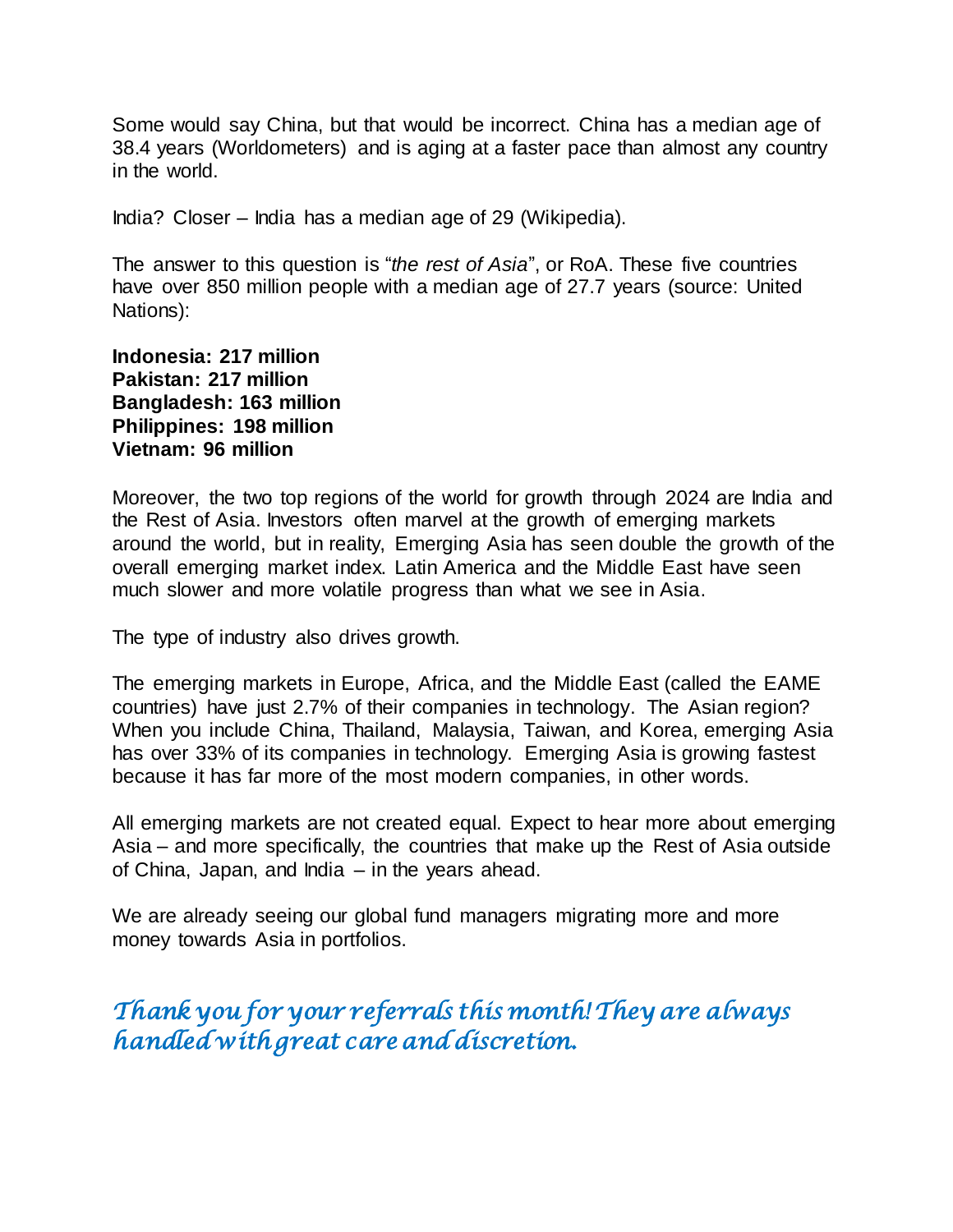#### **[http://www.dividendvaluepartners.com](https://eur04.safelinks.protection.outlook.com/?url=https%3A%2F%2Furldefense.proofpoint.com%2Fv2%2Furl%3Fu%3Dhttps-3A__nam11.safelinks.protection.outlook.com_-3Furl-3Dhttps-253A-252F-252Furldefense.proofpoint.com-252Fv2-252Furl-253Fu-253Dhttp-2D3A-5F-5Fwww.dividendvaluepartners.com-2526d-253DDwMFAw-2526c-253DK3dQCUGiI1B95NJ6cl3GoyhMW2dvBOfimZA-2D83UXll0-2526r-253D-5F6MBBSGYsFznIBwslhTiqBKEz4pHUCTd-5F9tbh-5FEpUMY-2526m-253DscBAtuMDuWZwK1IVr5YXjdB6aRS-2DfaGHAMq3jOn6sJU-2526s-253DenZqe4ZgcjH-5F33x5dT-2DvZq9A37d4AhNkXvjc6AbmYww-2526e-253D-26data-3D02-257C01-257C-257Cc172461ecbee4482512908d85e8192cf-257C84df9e7fe9f640afb435aaaaaaaaaaaa-257C1-257C0-257C637363258183615686-26sdata-3DewMvepveEmLgP7SL0jTlvLtATqW9IhbJ2C3UL0Em04c-253D-26reserved-3D0%26d%3DDwMF-g%26c%3DK3dQCUGiI1B95NJ6cl3GoyhMW2dvBOfimZA-83UXll0%26r%3D_6MBBSGYsFznIBwslhTiqBKEz4pHUCTd_9tbh_EpUMY%26m%3D7qOaEnVxLdGuCP74qXGTNk9xkBSFm8R3CYYmRfTv9PQ%26s%3DW8OEBAbaLee5suYwpNsPIikduscCx0SIuOWzAWRhAvc%26e%3D&data=02%7C01%7C%7C8a16eb9ab3cc4e585bab08d86b14e24b%7C84df9e7fe9f640afb435aaaaaaaaaaaa%7C1%7C0%7C637377085227534400&sdata=zzJlT4ayZo7AuSbfVFBCALNa%2FJqw6uhZi8Xlc7hQZtE%3D&reserved=0)**

We thank you for your business and your referrals and we hope you find our site user friendly and informative. We welcome your comments.

#### **How to contact us:**

[paul.siluch@raymondjames.ca](https://eur04.safelinks.protection.outlook.com/?url=https%3A%2F%2Furldefense.proofpoint.com%2Fv2%2Furl%3Fu%3Dhttps-3A__nam11.safelinks.protection.outlook.com_-3Furl-3Dhttps-253A-252F-252Fowa-2Dkel.raymondjames.ca-252Fowa-252Fredir.aspx-253FSURL-253Dz0BxOCXDlQ-2DAad1f-5Fa9igaARxm5Rd1VXE7UcmD4mZ3IZiacj7DPTCG0AYQBpAGwAdABvADoAcABhAHUAbAAuAHMAaQBsAHUAYwBoAEAAcgBhAHkAbQBvAG4AZABqAGEAbQBlAHMALgBjAGEA-2526URL-253Dmailto-25253apaul.siluch-252540raymondjames.ca-26data-3D02-257C01-257C-257Cc172461ecbee4482512908d85e8192cf-257C84df9e7fe9f640afb435aaaaaaaaaaaa-257C1-257C0-257C637363258183625679-26sdata-3DHJ7PtuamH3ey-252Bis0LQS7WLUtHpHoAnxnHrYxprmWKn4-253D-26reserved-3D0%26d%3DDwMF-g%26c%3DK3dQCUGiI1B95NJ6cl3GoyhMW2dvBOfimZA-83UXll0%26r%3D_6MBBSGYsFznIBwslhTiqBKEz4pHUCTd_9tbh_EpUMY%26m%3D7qOaEnVxLdGuCP74qXGTNk9xkBSFm8R3CYYmRfTv9PQ%26s%3DTKyIHrHn9jy3BGThbM3t6qa96Jt8NZSlnsJ21h5JIRM%26e%3D&data=02%7C01%7C%7C8a16eb9ab3cc4e585bab08d86b14e24b%7C84df9e7fe9f640afb435aaaaaaaaaaaa%7C1%7C0%7C637377085227544398&sdata=JNWyFZFoob4Jy6fPXmZiln9HSChMixeL83naEfwOpMM%3D&reserved=0) [lisa.hill@raymondjames.ca](https://eur04.safelinks.protection.outlook.com/?url=https%3A%2F%2Furldefense.proofpoint.com%2Fv2%2Furl%3Fu%3Dhttps-3A__nam11.safelinks.protection.outlook.com_-3Furl-3Dhttps-253A-252F-252Fowa-2Dkel.raymondjames.ca-252Fowa-252Fredir.aspx-253FSURL-253DglaBgdTdxPMFpiw4eumg-2DPzZXpo9vJyObrXLs1TKtIAZiacj7DPTCG0AYQBpAGwAdABvADoAbABpAHMAYQAuAGgAaQBsAGwAQAByAGEAeQBtAG8AbgBkAGoAYQBtAGUAcwAuAGMAYQA.-2526URL-253Dmailto-25253alisa.hill-252540raymondjames.ca-26data-3D02-257C01-257C-257Cc172461ecbee4482512908d85e8192cf-257C84df9e7fe9f640afb435aaaaaaaaaaaa-257C1-257C0-257C637363258183625679-26sdata-3DlqUdr0V-252Bbj4LaURrM2MSPIDvGfk5bLYx0U1BkRoTrH4-253D-26reserved-3D0%26d%3DDwMF-g%26c%3DK3dQCUGiI1B95NJ6cl3GoyhMW2dvBOfimZA-83UXll0%26r%3D_6MBBSGYsFznIBwslhTiqBKEz4pHUCTd_9tbh_EpUMY%26m%3D7qOaEnVxLdGuCP74qXGTNk9xkBSFm8R3CYYmRfTv9PQ%26s%3Dc8alCSC-b4YnoP6-1kuPw_KdDfdlIvu8oQ_wi3WtrQw%26e%3D&data=02%7C01%7C%7C8a16eb9ab3cc4e585bab08d86b14e24b%7C84df9e7fe9f640afb435aaaaaaaaaaaa%7C1%7C0%7C637377085227554394&sdata=JD%2BrCiopwCPkaqqVwSvi1mS1%2BcEvr2qDmRTjzzF4npk%3D&reserved=0) [peter.mazzoni@raymondjames.ca](https://eur04.safelinks.protection.outlook.com/?url=https%3A%2F%2Furldefense.proofpoint.com%2Fv2%2Furl%3Fu%3Dhttps-3A__nam11.safelinks.protection.outlook.com_-3Furl-3Dhttps-253A-252F-252Fowa-2Dkel.raymondjames.ca-252Fowa-252Fredir.aspx-253FSURL-253D3c7mDL9-2DcZxYXt7CvkOu20QVFy1WCaDQxUZ3BQE6vecZiacj7DPTCG0AYQBpAGwAdABvADoAcABlAHQAZQByAC4AbQBhAHoAegBvAG4AaQBAAHIAYQB5AG0AbwBuAGQAagBhAG0AZQBzAC4AYwBhAA..-2526URL-253Dmailto-25253apeter.mazzoni-252540raymondjames.ca-26data-3D02-257C01-257C-257Cc172461ecbee4482512908d85e8192cf-257C84df9e7fe9f640afb435aaaaaaaaaaaa-257C1-257C0-257C637363258183635674-26sdata-3D1suYGaoqcgH5k419ERrAlAGzpG-252BufP-252FAE-252FdOZxq8Cus-253D-26reserved-3D0%26d%3DDwMF-g%26c%3DK3dQCUGiI1B95NJ6cl3GoyhMW2dvBOfimZA-83UXll0%26r%3D_6MBBSGYsFznIBwslhTiqBKEz4pHUCTd_9tbh_EpUMY%26m%3D7qOaEnVxLdGuCP74qXGTNk9xkBSFm8R3CYYmRfTv9PQ%26s%3Dmwchq7c2WnuY-oLgiUBkMdFmrEXBtoSxe2YfSBkWXZU%26e%3D&data=02%7C01%7C%7C8a16eb9ab3cc4e585bab08d86b14e24b%7C84df9e7fe9f640afb435aaaaaaaaaaaa%7C1%7C0%7C637377085227564389&sdata=VGxXSMYaOoINFeTp9mK0bEQdNoeg7gewByIWz64OZjE%3D&reserved=0) [sharonmitchell@raymondjames.ca](mailto:sharonmitchell@raymondjames.ca)

#### (250) 405-2417

#### *Disclaimers*

*[The information contained in this newsletter was obtained from sources believed to be reliable, however, we cannot](https://eur04.safelinks.protection.outlook.com/?url=https%3A%2F%2Furldefense.proofpoint.com%2Fv2%2Furl%3Fu%3Dhttps-3A__nam11.safelinks.protection.outlook.com_-3Furl-3Dhttps-253A-252F-252Fowa-2Dkel.raymondjames.ca-252Fowa-252Fredir.aspx-253FSURL-253Dz0BxOCXDlQ-2DAad1f-5Fa9igaARxm5Rd1VXE7UcmD4mZ3IZiacj7DPTCG0AYQBpAGwAdABvADoAcABhAHUAbAAuAHMAaQBsAHUAYwBoAEAAcgBhAHkAbQBvAG4AZABqAGEAbQBlAHMALgBjAGEA-2526URL-253Dmailto-25253apaul.siluch-252540raymondjames.ca-26data-3D02-257C01-257C-257Cc172461ecbee4482512908d85e8192cf-257C84df9e7fe9f640afb435aaaaaaaaaaaa-257C1-257C0-257C637363258183635674-26sdata-3DYxnEd1j-252BPKZ7O-252BaYYWd4rEqnA-252FsZJqXh5i43hxevA-252Bk-253D-26reserved-3D0%26d%3DDwMF-g%26c%3DK3dQCUGiI1B95NJ6cl3GoyhMW2dvBOfimZA-83UXll0%26r%3D_6MBBSGYsFznIBwslhTiqBKEz4pHUCTd_9tbh_EpUMY%26m%3D7qOaEnVxLdGuCP74qXGTNk9xkBSFm8R3CYYmRfTv9PQ%26s%3DnStAVPWry0CYI3VlF6rPrM0m6uEmVBMWcLnjvw4FcOQ%26e%3D&data=02%7C01%7C%7C8a16eb9ab3cc4e585bab08d86b14e24b%7C84df9e7fe9f640afb435aaaaaaaaaaaa%7C1%7C0%7C637377085227564389&sdata=%2FLT3okCUEtYywPn6lfOt69zF22qRd1eEUeVCI%2FhVHyE%3D&reserved=0)  represent that it is accurate or complete. [It is provided as a general source of information and should not be](https://eur04.safelinks.protection.outlook.com/?url=https%3A%2F%2Furldefense.proofpoint.com%2Fv2%2Furl%3Fu%3Dhttps-3A__nam11.safelinks.protection.outlook.com_-3Furl-3Dhttps-253A-252F-252Fowa-2Dkel.raymondjames.ca-252Fowa-252Fredir.aspx-253FSURL-253Dz0BxOCXDlQ-2DAad1f-5Fa9igaARxm5Rd1VXE7UcmD4mZ3IZiacj7DPTCG0AYQBpAGwAdABvADoAcABhAHUAbAAuAHMAaQBsAHUAYwBoAEAAcgBhAHkAbQBvAG4AZABqAGEAbQBlAHMALgBjAGEA-2526URL-253Dmailto-25253apaul.siluch-252540raymondjames.ca-26data-3D02-257C01-257C-257Cc172461ecbee4482512908d85e8192cf-257C84df9e7fe9f640afb435aaaaaaaaaaaa-257C1-257C0-257C637363258183635674-26sdata-3DYxnEd1j-252BPKZ7O-252BaYYWd4rEqnA-252FsZJqXh5i43hxevA-252Bk-253D-26reserved-3D0%26d%3DDwMF-g%26c%3DK3dQCUGiI1B95NJ6cl3GoyhMW2dvBOfimZA-83UXll0%26r%3D_6MBBSGYsFznIBwslhTiqBKEz4pHUCTd_9tbh_EpUMY%26m%3D7qOaEnVxLdGuCP74qXGTNk9xkBSFm8R3CYYmRfTv9PQ%26s%3DnStAVPWry0CYI3VlF6rPrM0m6uEmVBMWcLnjvw4FcOQ%26e%3D&data=02%7C01%7C%7C8a16eb9ab3cc4e585bab08d86b14e24b%7C84df9e7fe9f640afb435aaaaaaaaaaaa%7C1%7C0%7C637377085227564389&sdata=%2FLT3okCUEtYywPn6lfOt69zF22qRd1eEUeVCI%2FhVHyE%3D&reserved=0)  [considered personal investment advice or solicitation to buy or sell securities.](https://eur04.safelinks.protection.outlook.com/?url=https%3A%2F%2Furldefense.proofpoint.com%2Fv2%2Furl%3Fu%3Dhttps-3A__nam11.safelinks.protection.outlook.com_-3Furl-3Dhttps-253A-252F-252Fowa-2Dkel.raymondjames.ca-252Fowa-252Fredir.aspx-253FSURL-253Dz0BxOCXDlQ-2DAad1f-5Fa9igaARxm5Rd1VXE7UcmD4mZ3IZiacj7DPTCG0AYQBpAGwAdABvADoAcABhAHUAbAAuAHMAaQBsAHUAYwBoAEAAcgBhAHkAbQBvAG4AZABqAGEAbQBlAHMALgBjAGEA-2526URL-253Dmailto-25253apaul.siluch-252540raymondjames.ca-26data-3D02-257C01-257C-257Cc172461ecbee4482512908d85e8192cf-257C84df9e7fe9f640afb435aaaaaaaaaaaa-257C1-257C0-257C637363258183635674-26sdata-3DYxnEd1j-252BPKZ7O-252BaYYWd4rEqnA-252FsZJqXh5i43hxevA-252Bk-253D-26reserved-3D0%26d%3DDwMF-g%26c%3DK3dQCUGiI1B95NJ6cl3GoyhMW2dvBOfimZA-83UXll0%26r%3D_6MBBSGYsFznIBwslhTiqBKEz4pHUCTd_9tbh_EpUMY%26m%3D7qOaEnVxLdGuCP74qXGTNk9xkBSFm8R3CYYmRfTv9PQ%26s%3DnStAVPWry0CYI3VlF6rPrM0m6uEmVBMWcLnjvw4FcOQ%26e%3D&data=02%7C01%7C%7C8a16eb9ab3cc4e585bab08d86b14e24b%7C84df9e7fe9f640afb435aaaaaaaaaaaa%7C1%7C0%7C637377085227564389&sdata=%2FLT3okCUEtYywPn6lfOt69zF22qRd1eEUeVCI%2FhVHyE%3D&reserved=0) The views expressed are those of the [authors, Paul Siluch and Lisa Hill, and not necessarily those of Raymond James Ltd.](https://eur04.safelinks.protection.outlook.com/?url=https%3A%2F%2Furldefense.proofpoint.com%2Fv2%2Furl%3Fu%3Dhttps-3A__nam11.safelinks.protection.outlook.com_-3Furl-3Dhttps-253A-252F-252Fowa-2Dkel.raymondjames.ca-252Fowa-252Fredir.aspx-253FSURL-253Dz0BxOCXDlQ-2DAad1f-5Fa9igaARxm5Rd1VXE7UcmD4mZ3IZiacj7DPTCG0AYQBpAGwAdABvADoAcABhAHUAbAAuAHMAaQBsAHUAYwBoAEAAcgBhAHkAbQBvAG4AZABqAGEAbQBlAHMALgBjAGEA-2526URL-253Dmailto-25253apaul.siluch-252540raymondjames.ca-26data-3D02-257C01-257C-257Cc172461ecbee4482512908d85e8192cf-257C84df9e7fe9f640afb435aaaaaaaaaaaa-257C1-257C0-257C637363258183635674-26sdata-3DYxnEd1j-252BPKZ7O-252BaYYWd4rEqnA-252FsZJqXh5i43hxevA-252Bk-253D-26reserved-3D0%26d%3DDwMF-g%26c%3DK3dQCUGiI1B95NJ6cl3GoyhMW2dvBOfimZA-83UXll0%26r%3D_6MBBSGYsFznIBwslhTiqBKEz4pHUCTd_9tbh_EpUMY%26m%3D7qOaEnVxLdGuCP74qXGTNk9xkBSFm8R3CYYmRfTv9PQ%26s%3DnStAVPWry0CYI3VlF6rPrM0m6uEmVBMWcLnjvw4FcOQ%26e%3D&data=02%7C01%7C%7C8a16eb9ab3cc4e585bab08d86b14e24b%7C84df9e7fe9f640afb435aaaaaaaaaaaa%7C1%7C0%7C637377085227564389&sdata=%2FLT3okCUEtYywPn6lfOt69zF22qRd1eEUeVCI%2FhVHyE%3D&reserved=0) Commissions, trailing [commissions, management fees and expenses all may be associated with mutual funds.](https://eur04.safelinks.protection.outlook.com/?url=https%3A%2F%2Furldefense.proofpoint.com%2Fv2%2Furl%3Fu%3Dhttps-3A__nam11.safelinks.protection.outlook.com_-3Furl-3Dhttps-253A-252F-252Fowa-2Dkel.raymondjames.ca-252Fowa-252Fredir.aspx-253FSURL-253Dz0BxOCXDlQ-2DAad1f-5Fa9igaARxm5Rd1VXE7UcmD4mZ3IZiacj7DPTCG0AYQBpAGwAdABvADoAcABhAHUAbAAuAHMAaQBsAHUAYwBoAEAAcgBhAHkAbQBvAG4AZABqAGEAbQBlAHMALgBjAGEA-2526URL-253Dmailto-25253apaul.siluch-252540raymondjames.ca-26data-3D02-257C01-257C-257Cc172461ecbee4482512908d85e8192cf-257C84df9e7fe9f640afb435aaaaaaaaaaaa-257C1-257C0-257C637363258183635674-26sdata-3DYxnEd1j-252BPKZ7O-252BaYYWd4rEqnA-252FsZJqXh5i43hxevA-252Bk-253D-26reserved-3D0%26d%3DDwMF-g%26c%3DK3dQCUGiI1B95NJ6cl3GoyhMW2dvBOfimZA-83UXll0%26r%3D_6MBBSGYsFznIBwslhTiqBKEz4pHUCTd_9tbh_EpUMY%26m%3D7qOaEnVxLdGuCP74qXGTNk9xkBSFm8R3CYYmRfTv9PQ%26s%3DnStAVPWry0CYI3VlF6rPrM0m6uEmVBMWcLnjvw4FcOQ%26e%3D&data=02%7C01%7C%7C8a16eb9ab3cc4e585bab08d86b14e24b%7C84df9e7fe9f640afb435aaaaaaaaaaaa%7C1%7C0%7C637377085227564389&sdata=%2FLT3okCUEtYywPn6lfOt69zF22qRd1eEUeVCI%2FhVHyE%3D&reserved=0) Please read the prospectus before investing. [The indicated rates of return are the historical annual compounded total returns including changes](https://eur04.safelinks.protection.outlook.com/?url=https%3A%2F%2Furldefense.proofpoint.com%2Fv2%2Furl%3Fu%3Dhttps-3A__nam11.safelinks.protection.outlook.com_-3Furl-3Dhttps-253A-252F-252Fowa-2Dkel.raymondjames.ca-252Fowa-252Fredir.aspx-253FSURL-253Dz0BxOCXDlQ-2DAad1f-5Fa9igaARxm5Rd1VXE7UcmD4mZ3IZiacj7DPTCG0AYQBpAGwAdABvADoAcABhAHUAbAAuAHMAaQBsAHUAYwBoAEAAcgBhAHkAbQBvAG4AZABqAGEAbQBlAHMALgBjAGEA-2526URL-253Dmailto-25253apaul.siluch-252540raymondjames.ca-26data-3D02-257C01-257C-257Cc172461ecbee4482512908d85e8192cf-257C84df9e7fe9f640afb435aaaaaaaaaaaa-257C1-257C0-257C637363258183635674-26sdata-3DYxnEd1j-252BPKZ7O-252BaYYWd4rEqnA-252FsZJqXh5i43hxevA-252Bk-253D-26reserved-3D0%26d%3DDwMF-g%26c%3DK3dQCUGiI1B95NJ6cl3GoyhMW2dvBOfimZA-83UXll0%26r%3D_6MBBSGYsFznIBwslhTiqBKEz4pHUCTd_9tbh_EpUMY%26m%3D7qOaEnVxLdGuCP74qXGTNk9xkBSFm8R3CYYmRfTv9PQ%26s%3DnStAVPWry0CYI3VlF6rPrM0m6uEmVBMWcLnjvw4FcOQ%26e%3D&data=02%7C01%7C%7C8a16eb9ab3cc4e585bab08d86b14e24b%7C84df9e7fe9f640afb435aaaaaaaaaaaa%7C1%7C0%7C637377085227564389&sdata=%2FLT3okCUEtYywPn6lfOt69zF22qRd1eEUeVCI%2FhVHyE%3D&reserved=0)  in unit value [and reinvestment of all distributions and do not take into account sales, redemption, distribution or](https://eur04.safelinks.protection.outlook.com/?url=https%3A%2F%2Furldefense.proofpoint.com%2Fv2%2Furl%3Fu%3Dhttps-3A__nam11.safelinks.protection.outlook.com_-3Furl-3Dhttps-253A-252F-252Fowa-2Dkel.raymondjames.ca-252Fowa-252Fredir.aspx-253FSURL-253Dz0BxOCXDlQ-2DAad1f-5Fa9igaARxm5Rd1VXE7UcmD4mZ3IZiacj7DPTCG0AYQBpAGwAdABvADoAcABhAHUAbAAuAHMAaQBsAHUAYwBoAEAAcgBhAHkAbQBvAG4AZABqAGEAbQBlAHMALgBjAGEA-2526URL-253Dmailto-25253apaul.siluch-252540raymondjames.ca-26data-3D02-257C01-257C-257Cc172461ecbee4482512908d85e8192cf-257C84df9e7fe9f640afb435aaaaaaaaaaaa-257C1-257C0-257C637363258183635674-26sdata-3DYxnEd1j-252BPKZ7O-252BaYYWd4rEqnA-252FsZJqXh5i43hxevA-252Bk-253D-26reserved-3D0%26d%3DDwMF-g%26c%3DK3dQCUGiI1B95NJ6cl3GoyhMW2dvBOfimZA-83UXll0%26r%3D_6MBBSGYsFznIBwslhTiqBKEz4pHUCTd_9tbh_EpUMY%26m%3D7qOaEnVxLdGuCP74qXGTNk9xkBSFm8R3CYYmRfTv9PQ%26s%3DnStAVPWry0CYI3VlF6rPrM0m6uEmVBMWcLnjvw4FcOQ%26e%3D&data=02%7C01%7C%7C8a16eb9ab3cc4e585bab08d86b14e24b%7C84df9e7fe9f640afb435aaaaaaaaaaaa%7C1%7C0%7C637377085227564389&sdata=%2FLT3okCUEtYywPn6lfOt69zF22qRd1eEUeVCI%2FhVHyE%3D&reserved=0)  [optional charges or income taxes payable by any security holder that would have reduced returns. Mutual funds are](https://eur04.safelinks.protection.outlook.com/?url=https%3A%2F%2Furldefense.proofpoint.com%2Fv2%2Furl%3Fu%3Dhttps-3A__nam11.safelinks.protection.outlook.com_-3Furl-3Dhttps-253A-252F-252Fowa-2Dkel.raymondjames.ca-252Fowa-252Fredir.aspx-253FSURL-253Dz0BxOCXDlQ-2DAad1f-5Fa9igaARxm5Rd1VXE7UcmD4mZ3IZiacj7DPTCG0AYQBpAGwAdABvADoAcABhAHUAbAAuAHMAaQBsAHUAYwBoAEAAcgBhAHkAbQBvAG4AZABqAGEAbQBlAHMALgBjAGEA-2526URL-253Dmailto-25253apaul.siluch-252540raymondjames.ca-26data-3D02-257C01-257C-257Cc172461ecbee4482512908d85e8192cf-257C84df9e7fe9f640afb435aaaaaaaaaaaa-257C1-257C0-257C637363258183635674-26sdata-3DYxnEd1j-252BPKZ7O-252BaYYWd4rEqnA-252FsZJqXh5i43hxevA-252Bk-253D-26reserved-3D0%26d%3DDwMF-g%26c%3DK3dQCUGiI1B95NJ6cl3GoyhMW2dvBOfimZA-83UXll0%26r%3D_6MBBSGYsFznIBwslhTiqBKEz4pHUCTd_9tbh_EpUMY%26m%3D7qOaEnVxLdGuCP74qXGTNk9xkBSFm8R3CYYmRfTv9PQ%26s%3DnStAVPWry0CYI3VlF6rPrM0m6uEmVBMWcLnjvw4FcOQ%26e%3D&data=02%7C01%7C%7C8a16eb9ab3cc4e585bab08d86b14e24b%7C84df9e7fe9f640afb435aaaaaaaaaaaa%7C1%7C0%7C637377085227564389&sdata=%2FLT3okCUEtYywPn6lfOt69zF22qRd1eEUeVCI%2FhVHyE%3D&reserved=0)  [not guaranteed, their values change frequently and past performance may not be repeated.](https://eur04.safelinks.protection.outlook.com/?url=https%3A%2F%2Furldefense.proofpoint.com%2Fv2%2Furl%3Fu%3Dhttps-3A__nam11.safelinks.protection.outlook.com_-3Furl-3Dhttps-253A-252F-252Fowa-2Dkel.raymondjames.ca-252Fowa-252Fredir.aspx-253FSURL-253Dz0BxOCXDlQ-2DAad1f-5Fa9igaARxm5Rd1VXE7UcmD4mZ3IZiacj7DPTCG0AYQBpAGwAdABvADoAcABhAHUAbAAuAHMAaQBsAHUAYwBoAEAAcgBhAHkAbQBvAG4AZABqAGEAbQBlAHMALgBjAGEA-2526URL-253Dmailto-25253apaul.siluch-252540raymondjames.ca-26data-3D02-257C01-257C-257Cc172461ecbee4482512908d85e8192cf-257C84df9e7fe9f640afb435aaaaaaaaaaaa-257C1-257C0-257C637363258183635674-26sdata-3DYxnEd1j-252BPKZ7O-252BaYYWd4rEqnA-252FsZJqXh5i43hxevA-252Bk-253D-26reserved-3D0%26d%3DDwMF-g%26c%3DK3dQCUGiI1B95NJ6cl3GoyhMW2dvBOfimZA-83UXll0%26r%3D_6MBBSGYsFznIBwslhTiqBKEz4pHUCTd_9tbh_EpUMY%26m%3D7qOaEnVxLdGuCP74qXGTNk9xkBSFm8R3CYYmRfTv9PQ%26s%3DnStAVPWry0CYI3VlF6rPrM0m6uEmVBMWcLnjvw4FcOQ%26e%3D&data=02%7C01%7C%7C8a16eb9ab3cc4e585bab08d86b14e24b%7C84df9e7fe9f640afb435aaaaaaaaaaaa%7C1%7C0%7C637377085227564389&sdata=%2FLT3okCUEtYywPn6lfOt69zF22qRd1eEUeVCI%2FhVHyE%3D&reserved=0) This newsletter is [intended for distribution only in those jurisdictions where Raymond James Ltd. is registered as a dealer in](https://eur04.safelinks.protection.outlook.com/?url=https%3A%2F%2Furldefense.proofpoint.com%2Fv2%2Furl%3Fu%3Dhttps-3A__nam11.safelinks.protection.outlook.com_-3Furl-3Dhttps-253A-252F-252Fowa-2Dkel.raymondjames.ca-252Fowa-252Fredir.aspx-253FSURL-253Dz0BxOCXDlQ-2DAad1f-5Fa9igaARxm5Rd1VXE7UcmD4mZ3IZiacj7DPTCG0AYQBpAGwAdABvADoAcABhAHUAbAAuAHMAaQBsAHUAYwBoAEAAcgBhAHkAbQBvAG4AZABqAGEAbQBlAHMALgBjAGEA-2526URL-253Dmailto-25253apaul.siluch-252540raymondjames.ca-26data-3D02-257C01-257C-257Cc172461ecbee4482512908d85e8192cf-257C84df9e7fe9f640afb435aaaaaaaaaaaa-257C1-257C0-257C637363258183635674-26sdata-3DYxnEd1j-252BPKZ7O-252BaYYWd4rEqnA-252FsZJqXh5i43hxevA-252Bk-253D-26reserved-3D0%26d%3DDwMF-g%26c%3DK3dQCUGiI1B95NJ6cl3GoyhMW2dvBOfimZA-83UXll0%26r%3D_6MBBSGYsFznIBwslhTiqBKEz4pHUCTd_9tbh_EpUMY%26m%3D7qOaEnVxLdGuCP74qXGTNk9xkBSFm8R3CYYmRfTv9PQ%26s%3DnStAVPWry0CYI3VlF6rPrM0m6uEmVBMWcLnjvw4FcOQ%26e%3D&data=02%7C01%7C%7C8a16eb9ab3cc4e585bab08d86b14e24b%7C84df9e7fe9f640afb435aaaaaaaaaaaa%7C1%7C0%7C637377085227564389&sdata=%2FLT3okCUEtYywPn6lfOt69zF22qRd1eEUeVCI%2FhVHyE%3D&reserved=0)  securities. [Any distribution or dissemination of this newsletter in any other jurisdiction is strictly prohibited.](https://eur04.safelinks.protection.outlook.com/?url=https%3A%2F%2Furldefense.proofpoint.com%2Fv2%2Furl%3Fu%3Dhttps-3A__nam11.safelinks.protection.outlook.com_-3Furl-3Dhttps-253A-252F-252Fowa-2Dkel.raymondjames.ca-252Fowa-252Fredir.aspx-253FSURL-253Dz0BxOCXDlQ-2DAad1f-5Fa9igaARxm5Rd1VXE7UcmD4mZ3IZiacj7DPTCG0AYQBpAGwAdABvADoAcABhAHUAbAAuAHMAaQBsAHUAYwBoAEAAcgBhAHkAbQBvAG4AZABqAGEAbQBlAHMALgBjAGEA-2526URL-253Dmailto-25253apaul.siluch-252540raymondjames.ca-26data-3D02-257C01-257C-257Cc172461ecbee4482512908d85e8192cf-257C84df9e7fe9f640afb435aaaaaaaaaaaa-257C1-257C0-257C637363258183635674-26sdata-3DYxnEd1j-252BPKZ7O-252BaYYWd4rEqnA-252FsZJqXh5i43hxevA-252Bk-253D-26reserved-3D0%26d%3DDwMF-g%26c%3DK3dQCUGiI1B95NJ6cl3GoyhMW2dvBOfimZA-83UXll0%26r%3D_6MBBSGYsFznIBwslhTiqBKEz4pHUCTd_9tbh_EpUMY%26m%3D7qOaEnVxLdGuCP74qXGTNk9xkBSFm8R3CYYmRfTv9PQ%26s%3DnStAVPWry0CYI3VlF6rPrM0m6uEmVBMWcLnjvw4FcOQ%26e%3D&data=02%7C01%7C%7C8a16eb9ab3cc4e585bab08d86b14e24b%7C84df9e7fe9f640afb435aaaaaaaaaaaa%7C1%7C0%7C637377085227564389&sdata=%2FLT3okCUEtYywPn6lfOt69zF22qRd1eEUeVCI%2FhVHyE%3D&reserved=0) This [newsletter is not intended for nor should it be distributed to any person in the USA. Raymond James Ltd. is a member](https://eur04.safelinks.protection.outlook.com/?url=https%3A%2F%2Furldefense.proofpoint.com%2Fv2%2Furl%3Fu%3Dhttps-3A__nam11.safelinks.protection.outlook.com_-3Furl-3Dhttps-253A-252F-252Fowa-2Dkel.raymondjames.ca-252Fowa-252Fredir.aspx-253FSURL-253Dz0BxOCXDlQ-2DAad1f-5Fa9igaARxm5Rd1VXE7UcmD4mZ3IZiacj7DPTCG0AYQBpAGwAdABvADoAcABhAHUAbAAuAHMAaQBsAHUAYwBoAEAAcgBhAHkAbQBvAG4AZABqAGEAbQBlAHMALgBjAGEA-2526URL-253Dmailto-25253apaul.siluch-252540raymondjames.ca-26data-3D02-257C01-257C-257Cc172461ecbee4482512908d85e8192cf-257C84df9e7fe9f640afb435aaaaaaaaaaaa-257C1-257C0-257C637363258183635674-26sdata-3DYxnEd1j-252BPKZ7O-252BaYYWd4rEqnA-252FsZJqXh5i43hxevA-252Bk-253D-26reserved-3D0%26d%3DDwMF-g%26c%3DK3dQCUGiI1B95NJ6cl3GoyhMW2dvBOfimZA-83UXll0%26r%3D_6MBBSGYsFznIBwslhTiqBKEz4pHUCTd_9tbh_EpUMY%26m%3D7qOaEnVxLdGuCP74qXGTNk9xkBSFm8R3CYYmRfTv9PQ%26s%3DnStAVPWry0CYI3VlF6rPrM0m6uEmVBMWcLnjvw4FcOQ%26e%3D&data=02%7C01%7C%7C8a16eb9ab3cc4e585bab08d86b14e24b%7C84df9e7fe9f640afb435aaaaaaaaaaaa%7C1%7C0%7C637377085227564389&sdata=%2FLT3okCUEtYywPn6lfOt69zF22qRd1eEUeVCI%2FhVHyE%3D&reserved=0)  [of the Canadian Investor Protection Fund.](https://eur04.safelinks.protection.outlook.com/?url=https%3A%2F%2Furldefense.proofpoint.com%2Fv2%2Furl%3Fu%3Dhttps-3A__nam11.safelinks.protection.outlook.com_-3Furl-3Dhttps-253A-252F-252Fowa-2Dkel.raymondjames.ca-252Fowa-252Fredir.aspx-253FSURL-253Dz0BxOCXDlQ-2DAad1f-5Fa9igaARxm5Rd1VXE7UcmD4mZ3IZiacj7DPTCG0AYQBpAGwAdABvADoAcABhAHUAbAAuAHMAaQBsAHUAYwBoAEAAcgBhAHkAbQBvAG4AZABqAGEAbQBlAHMALgBjAGEA-2526URL-253Dmailto-25253apaul.siluch-252540raymondjames.ca-26data-3D02-257C01-257C-257Cc172461ecbee4482512908d85e8192cf-257C84df9e7fe9f640afb435aaaaaaaaaaaa-257C1-257C0-257C637363258183635674-26sdata-3DYxnEd1j-252BPKZ7O-252BaYYWd4rEqnA-252FsZJqXh5i43hxevA-252Bk-253D-26reserved-3D0%26d%3DDwMF-g%26c%3DK3dQCUGiI1B95NJ6cl3GoyhMW2dvBOfimZA-83UXll0%26r%3D_6MBBSGYsFznIBwslhTiqBKEz4pHUCTd_9tbh_EpUMY%26m%3D7qOaEnVxLdGuCP74qXGTNk9xkBSFm8R3CYYmRfTv9PQ%26s%3DnStAVPWry0CYI3VlF6rPrM0m6uEmVBMWcLnjvw4FcOQ%26e%3D&data=02%7C01%7C%7C8a16eb9ab3cc4e585bab08d86b14e24b%7C84df9e7fe9f640afb435aaaaaaaaaaaa%7C1%7C0%7C637377085227564389&sdata=%2FLT3okCUEtYywPn6lfOt69zF22qRd1eEUeVCI%2FhVHyE%3D&reserved=0)* 

*Raymond James [does not accept orders and/or instructions regarding your account by e-mail, voice mail, fax or any](https://eur04.safelinks.protection.outlook.com/?url=https%3A%2F%2Furldefense.proofpoint.com%2Fv2%2Furl%3Fu%3Dhttps-3A__nam11.safelinks.protection.outlook.com_-3Furl-3Dhttps-253A-252F-252Fowa-2Dkel.raymondjames.ca-252Fowa-252Fredir.aspx-253FSURL-253Dz0BxOCXDlQ-2DAad1f-5Fa9igaARxm5Rd1VXE7UcmD4mZ3IZiacj7DPTCG0AYQBpAGwAdABvADoAcABhAHUAbAAuAHMAaQBsAHUAYwBoAEAAcgBhAHkAbQBvAG4AZABqAGEAbQBlAHMALgBjAGEA-2526URL-253Dmailto-25253apaul.siluch-252540raymondjames.ca-26data-3D02-257C01-257C-257Cc172461ecbee4482512908d85e8192cf-257C84df9e7fe9f640afb435aaaaaaaaaaaa-257C1-257C0-257C637363258183645669-26sdata-3DjKvjWtH2krR43u3J3z5Cv9nHD0QMiBAUf4SY0jMfuYE-253D-26reserved-3D0%26d%3DDwMF-g%26c%3DK3dQCUGiI1B95NJ6cl3GoyhMW2dvBOfimZA-83UXll0%26r%3D_6MBBSGYsFznIBwslhTiqBKEz4pHUCTd_9tbh_EpUMY%26m%3D7qOaEnVxLdGuCP74qXGTNk9xkBSFm8R3CYYmRfTv9PQ%26s%3Dm8uHgNiRKEtIPVRoT8MsE-O97e6Q7JVm8rnhQdyv494%26e%3D&data=02%7C01%7C%7C8a16eb9ab3cc4e585bab08d86b14e24b%7C84df9e7fe9f640afb435aaaaaaaaaaaa%7C1%7C0%7C637377085227574385&sdata=Ho7sOwUmuuXXUdRweJZXqUUcFhlxC%2FMAZbbIsskkx1g%3D&reserved=0)  alternate method. [Transactional details do not supersede normal trade confirmations or statements.](https://eur04.safelinks.protection.outlook.com/?url=https%3A%2F%2Furldefense.proofpoint.com%2Fv2%2Furl%3Fu%3Dhttps-3A__nam11.safelinks.protection.outlook.com_-3Furl-3Dhttps-253A-252F-252Fowa-2Dkel.raymondjames.ca-252Fowa-252Fredir.aspx-253FSURL-253Dz0BxOCXDlQ-2DAad1f-5Fa9igaARxm5Rd1VXE7UcmD4mZ3IZiacj7DPTCG0AYQBpAGwAdABvADoAcABhAHUAbAAuAHMAaQBsAHUAYwBoAEAAcgBhAHkAbQBvAG4AZABqAGEAbQBlAHMALgBjAGEA-2526URL-253Dmailto-25253apaul.siluch-252540raymondjames.ca-26data-3D02-257C01-257C-257Cc172461ecbee4482512908d85e8192cf-257C84df9e7fe9f640afb435aaaaaaaaaaaa-257C1-257C0-257C637363258183645669-26sdata-3DjKvjWtH2krR43u3J3z5Cv9nHD0QMiBAUf4SY0jMfuYE-253D-26reserved-3D0%26d%3DDwMF-g%26c%3DK3dQCUGiI1B95NJ6cl3GoyhMW2dvBOfimZA-83UXll0%26r%3D_6MBBSGYsFznIBwslhTiqBKEz4pHUCTd_9tbh_EpUMY%26m%3D7qOaEnVxLdGuCP74qXGTNk9xkBSFm8R3CYYmRfTv9PQ%26s%3Dm8uHgNiRKEtIPVRoT8MsE-O97e6Q7JVm8rnhQdyv494%26e%3D&data=02%7C01%7C%7C8a16eb9ab3cc4e585bab08d86b14e24b%7C84df9e7fe9f640afb435aaaaaaaaaaaa%7C1%7C0%7C637377085227574385&sdata=Ho7sOwUmuuXXUdRweJZXqUUcFhlxC%2FMAZbbIsskkx1g%3D&reserved=0) E-mail sent through the Internet is not secure or confidential. We [reserve the right to monitor all e-mail.](https://eur04.safelinks.protection.outlook.com/?url=https%3A%2F%2Furldefense.proofpoint.com%2Fv2%2Furl%3Fu%3Dhttps-3A__nam11.safelinks.protection.outlook.com_-3Furl-3Dhttps-253A-252F-252Fowa-2Dkel.raymondjames.ca-252Fowa-252Fredir.aspx-253FSURL-253Dz0BxOCXDlQ-2DAad1f-5Fa9igaARxm5Rd1VXE7UcmD4mZ3IZiacj7DPTCG0AYQBpAGwAdABvADoAcABhAHUAbAAuAHMAaQBsAHUAYwBoAEAAcgBhAHkAbQBvAG4AZABqAGEAbQBlAHMALgBjAGEA-2526URL-253Dmailto-25253apaul.siluch-252540raymondjames.ca-26data-3D02-257C01-257C-257Cc172461ecbee4482512908d85e8192cf-257C84df9e7fe9f640afb435aaaaaaaaaaaa-257C1-257C0-257C637363258183645669-26sdata-3DjKvjWtH2krR43u3J3z5Cv9nHD0QMiBAUf4SY0jMfuYE-253D-26reserved-3D0%26d%3DDwMF-g%26c%3DK3dQCUGiI1B95NJ6cl3GoyhMW2dvBOfimZA-83UXll0%26r%3D_6MBBSGYsFznIBwslhTiqBKEz4pHUCTd_9tbh_EpUMY%26m%3D7qOaEnVxLdGuCP74qXGTNk9xkBSFm8R3CYYmRfTv9PQ%26s%3Dm8uHgNiRKEtIPVRoT8MsE-O97e6Q7JVm8rnhQdyv494%26e%3D&data=02%7C01%7C%7C8a16eb9ab3cc4e585bab08d86b14e24b%7C84df9e7fe9f640afb435aaaaaaaaaaaa%7C1%7C0%7C637377085227574385&sdata=Ho7sOwUmuuXXUdRweJZXqUUcFhlxC%2FMAZbbIsskkx1g%3D&reserved=0)*

*[Any information provided in this e-mail has been prepared from sources believed to be reliable, but is not guaranteed](https://eur04.safelinks.protection.outlook.com/?url=https%3A%2F%2Furldefense.proofpoint.com%2Fv2%2Furl%3Fu%3Dhttps-3A__nam11.safelinks.protection.outlook.com_-3Furl-3Dhttps-253A-252F-252Fowa-2Dkel.raymondjames.ca-252Fowa-252Fredir.aspx-253FSURL-253Dz0BxOCXDlQ-2DAad1f-5Fa9igaARxm5Rd1VXE7UcmD4mZ3IZiacj7DPTCG0AYQBpAGwAdABvADoAcABhAHUAbAAuAHMAaQBsAHUAYwBoAEAAcgBhAHkAbQBvAG4AZABqAGEAbQBlAHMALgBjAGEA-2526URL-253Dmailto-25253apaul.siluch-252540raymondjames.ca-26data-3D02-257C01-257C-257Cc172461ecbee4482512908d85e8192cf-257C84df9e7fe9f640afb435aaaaaaaaaaaa-257C1-257C0-257C637363258183645669-26sdata-3DjKvjWtH2krR43u3J3z5Cv9nHD0QMiBAUf4SY0jMfuYE-253D-26reserved-3D0%26d%3DDwMF-g%26c%3DK3dQCUGiI1B95NJ6cl3GoyhMW2dvBOfimZA-83UXll0%26r%3D_6MBBSGYsFznIBwslhTiqBKEz4pHUCTd_9tbh_EpUMY%26m%3D7qOaEnVxLdGuCP74qXGTNk9xkBSFm8R3CYYmRfTv9PQ%26s%3Dm8uHgNiRKEtIPVRoT8MsE-O97e6Q7JVm8rnhQdyv494%26e%3D&data=02%7C01%7C%7C8a16eb9ab3cc4e585bab08d86b14e24b%7C84df9e7fe9f640afb435aaaaaaaaaaaa%7C1%7C0%7C637377085227584381&sdata=zi7yMW%2BurXrnBH6EQwZL8ErwbT7N5rpqRg9vUu%2BWY0o%3D&reserved=0)  by Raymond James [and is not a complete summary or statement of all available data necessary for making an](https://eur04.safelinks.protection.outlook.com/?url=https%3A%2F%2Furldefense.proofpoint.com%2Fv2%2Furl%3Fu%3Dhttps-3A__nam11.safelinks.protection.outlook.com_-3Furl-3Dhttps-253A-252F-252Fowa-2Dkel.raymondjames.ca-252Fowa-252Fredir.aspx-253FSURL-253Dz0BxOCXDlQ-2DAad1f-5Fa9igaARxm5Rd1VXE7UcmD4mZ3IZiacj7DPTCG0AYQBpAGwAdABvADoAcABhAHUAbAAuAHMAaQBsAHUAYwBoAEAAcgBhAHkAbQBvAG4AZABqAGEAbQBlAHMALgBjAGEA-2526URL-253Dmailto-25253apaul.siluch-252540raymondjames.ca-26data-3D02-257C01-257C-257Cc172461ecbee4482512908d85e8192cf-257C84df9e7fe9f640afb435aaaaaaaaaaaa-257C1-257C0-257C637363258183645669-26sdata-3DjKvjWtH2krR43u3J3z5Cv9nHD0QMiBAUf4SY0jMfuYE-253D-26reserved-3D0%26d%3DDwMF-g%26c%3DK3dQCUGiI1B95NJ6cl3GoyhMW2dvBOfimZA-83UXll0%26r%3D_6MBBSGYsFznIBwslhTiqBKEz4pHUCTd_9tbh_EpUMY%26m%3D7qOaEnVxLdGuCP74qXGTNk9xkBSFm8R3CYYmRfTv9PQ%26s%3Dm8uHgNiRKEtIPVRoT8MsE-O97e6Q7JVm8rnhQdyv494%26e%3D&data=02%7C01%7C%7C8a16eb9ab3cc4e585bab08d86b14e24b%7C84df9e7fe9f640afb435aaaaaaaaaaaa%7C1%7C0%7C637377085227584381&sdata=zi7yMW%2BurXrnBH6EQwZL8ErwbT7N5rpqRg9vUu%2BWY0o%3D&reserved=0)  investment decision. [Any information provided is for informational purposes only and does not constitute a](https://eur04.safelinks.protection.outlook.com/?url=https%3A%2F%2Furldefense.proofpoint.com%2Fv2%2Furl%3Fu%3Dhttps-3A__nam11.safelinks.protection.outlook.com_-3Furl-3Dhttps-253A-252F-252Fowa-2Dkel.raymondjames.ca-252Fowa-252Fredir.aspx-253FSURL-253Dz0BxOCXDlQ-2DAad1f-5Fa9igaARxm5Rd1VXE7UcmD4mZ3IZiacj7DPTCG0AYQBpAGwAdABvADoAcABhAHUAbAAuAHMAaQBsAHUAYwBoAEAAcgBhAHkAbQBvAG4AZABqAGEAbQBlAHMALgBjAGEA-2526URL-253Dmailto-25253apaul.siluch-252540raymondjames.ca-26data-3D02-257C01-257C-257Cc172461ecbee4482512908d85e8192cf-257C84df9e7fe9f640afb435aaaaaaaaaaaa-257C1-257C0-257C637363258183645669-26sdata-3DjKvjWtH2krR43u3J3z5Cv9nHD0QMiBAUf4SY0jMfuYE-253D-26reserved-3D0%26d%3DDwMF-g%26c%3DK3dQCUGiI1B95NJ6cl3GoyhMW2dvBOfimZA-83UXll0%26r%3D_6MBBSGYsFznIBwslhTiqBKEz4pHUCTd_9tbh_EpUMY%26m%3D7qOaEnVxLdGuCP74qXGTNk9xkBSFm8R3CYYmRfTv9PQ%26s%3Dm8uHgNiRKEtIPVRoT8MsE-O97e6Q7JVm8rnhQdyv494%26e%3D&data=02%7C01%7C%7C8a16eb9ab3cc4e585bab08d86b14e24b%7C84df9e7fe9f640afb435aaaaaaaaaaaa%7C1%7C0%7C637377085227584381&sdata=zi7yMW%2BurXrnBH6EQwZL8ErwbT7N5rpqRg9vUu%2BWY0o%3D&reserved=0)  recommendation. Raymond James [and its employees may own options, rights or warrants to purchase any of the](https://eur04.safelinks.protection.outlook.com/?url=https%3A%2F%2Furldefense.proofpoint.com%2Fv2%2Furl%3Fu%3Dhttps-3A__nam11.safelinks.protection.outlook.com_-3Furl-3Dhttps-253A-252F-252Fowa-2Dkel.raymondjames.ca-252Fowa-252Fredir.aspx-253FSURL-253Dz0BxOCXDlQ-2DAad1f-5Fa9igaARxm5Rd1VXE7UcmD4mZ3IZiacj7DPTCG0AYQBpAGwAdABvADoAcABhAHUAbAAuAHMAaQBsAHUAYwBoAEAAcgBhAHkAbQBvAG4AZABqAGEAbQBlAHMALgBjAGEA-2526URL-253Dmailto-25253apaul.siluch-252540raymondjames.ca-26data-3D02-257C01-257C-257Cc172461ecbee4482512908d85e8192cf-257C84df9e7fe9f640afb435aaaaaaaaaaaa-257C1-257C0-257C637363258183645669-26sdata-3DjKvjWtH2krR43u3J3z5Cv9nHD0QMiBAUf4SY0jMfuYE-253D-26reserved-3D0%26d%3DDwMF-g%26c%3DK3dQCUGiI1B95NJ6cl3GoyhMW2dvBOfimZA-83UXll0%26r%3D_6MBBSGYsFznIBwslhTiqBKEz4pHUCTd_9tbh_EpUMY%26m%3D7qOaEnVxLdGuCP74qXGTNk9xkBSFm8R3CYYmRfTv9PQ%26s%3Dm8uHgNiRKEtIPVRoT8MsE-O97e6Q7JVm8rnhQdyv494%26e%3D&data=02%7C01%7C%7C8a16eb9ab3cc4e585bab08d86b14e24b%7C84df9e7fe9f640afb435aaaaaaaaaaaa%7C1%7C0%7C637377085227584381&sdata=zi7yMW%2BurXrnBH6EQwZL8ErwbT7N5rpqRg9vUu%2BWY0o%3D&reserved=0)  securities mentioned in e-mail. [This e-mail is intended only for the person or entity to which it is addressed and may](https://eur04.safelinks.protection.outlook.com/?url=https%3A%2F%2Furldefense.proofpoint.com%2Fv2%2Furl%3Fu%3Dhttps-3A__nam11.safelinks.protection.outlook.com_-3Furl-3Dhttps-253A-252F-252Fowa-2Dkel.raymondjames.ca-252Fowa-252Fredir.aspx-253FSURL-253Dz0BxOCXDlQ-2DAad1f-5Fa9igaARxm5Rd1VXE7UcmD4mZ3IZiacj7DPTCG0AYQBpAGwAdABvADoAcABhAHUAbAAuAHMAaQBsAHUAYwBoAEAAcgBhAHkAbQBvAG4AZABqAGEAbQBlAHMALgBjAGEA-2526URL-253Dmailto-25253apaul.siluch-252540raymondjames.ca-26data-3D02-257C01-257C-257Cc172461ecbee4482512908d85e8192cf-257C84df9e7fe9f640afb435aaaaaaaaaaaa-257C1-257C0-257C637363258183645669-26sdata-3DjKvjWtH2krR43u3J3z5Cv9nHD0QMiBAUf4SY0jMfuYE-253D-26reserved-3D0%26d%3DDwMF-g%26c%3DK3dQCUGiI1B95NJ6cl3GoyhMW2dvBOfimZA-83UXll0%26r%3D_6MBBSGYsFznIBwslhTiqBKEz4pHUCTd_9tbh_EpUMY%26m%3D7qOaEnVxLdGuCP74qXGTNk9xkBSFm8R3CYYmRfTv9PQ%26s%3Dm8uHgNiRKEtIPVRoT8MsE-O97e6Q7JVm8rnhQdyv494%26e%3D&data=02%7C01%7C%7C8a16eb9ab3cc4e585bab08d86b14e24b%7C84df9e7fe9f640afb435aaaaaaaaaaaa%7C1%7C0%7C637377085227584381&sdata=zi7yMW%2BurXrnBH6EQwZL8ErwbT7N5rpqRg9vUu%2BWY0o%3D&reserved=0)  contain confidential and/or privileged material. [Any review, retransmission, dissemination or other use of, or taking of](https://eur04.safelinks.protection.outlook.com/?url=https%3A%2F%2Furldefense.proofpoint.com%2Fv2%2Furl%3Fu%3Dhttps-3A__nam11.safelinks.protection.outlook.com_-3Furl-3Dhttps-253A-252F-252Fowa-2Dkel.raymondjames.ca-252Fowa-252Fredir.aspx-253FSURL-253Dz0BxOCXDlQ-2DAad1f-5Fa9igaARxm5Rd1VXE7UcmD4mZ3IZiacj7DPTCG0AYQBpAGwAdABvADoAcABhAHUAbAAuAHMAaQBsAHUAYwBoAEAAcgBhAHkAbQBvAG4AZABqAGEAbQBlAHMALgBjAGEA-2526URL-253Dmailto-25253apaul.siluch-252540raymondjames.ca-26data-3D02-257C01-257C-257Cc172461ecbee4482512908d85e8192cf-257C84df9e7fe9f640afb435aaaaaaaaaaaa-257C1-257C0-257C637363258183645669-26sdata-3DjKvjWtH2krR43u3J3z5Cv9nHD0QMiBAUf4SY0jMfuYE-253D-26reserved-3D0%26d%3DDwMF-g%26c%3DK3dQCUGiI1B95NJ6cl3GoyhMW2dvBOfimZA-83UXll0%26r%3D_6MBBSGYsFznIBwslhTiqBKEz4pHUCTd_9tbh_EpUMY%26m%3D7qOaEnVxLdGuCP74qXGTNk9xkBSFm8R3CYYmRfTv9PQ%26s%3Dm8uHgNiRKEtIPVRoT8MsE-O97e6Q7JVm8rnhQdyv494%26e%3D&data=02%7C01%7C%7C8a16eb9ab3cc4e585bab08d86b14e24b%7C84df9e7fe9f640afb435aaaaaaaaaaaa%7C1%7C0%7C637377085227584381&sdata=zi7yMW%2BurXrnBH6EQwZL8ErwbT7N5rpqRg9vUu%2BWY0o%3D&reserved=0)  [any action in reliance upon, this information by persons or entities other than the intended recipient is prohibited.](https://eur04.safelinks.protection.outlook.com/?url=https%3A%2F%2Furldefense.proofpoint.com%2Fv2%2Furl%3Fu%3Dhttps-3A__nam11.safelinks.protection.outlook.com_-3Furl-3Dhttps-253A-252F-252Fowa-2Dkel.raymondjames.ca-252Fowa-252Fredir.aspx-253FSURL-253Dz0BxOCXDlQ-2DAad1f-5Fa9igaARxm5Rd1VXE7UcmD4mZ3IZiacj7DPTCG0AYQBpAGwAdABvADoAcABhAHUAbAAuAHMAaQBsAHUAYwBoAEAAcgBhAHkAbQBvAG4AZABqAGEAbQBlAHMALgBjAGEA-2526URL-253Dmailto-25253apaul.siluch-252540raymondjames.ca-26data-3D02-257C01-257C-257Cc172461ecbee4482512908d85e8192cf-257C84df9e7fe9f640afb435aaaaaaaaaaaa-257C1-257C0-257C637363258183645669-26sdata-3DjKvjWtH2krR43u3J3z5Cv9nHD0QMiBAUf4SY0jMfuYE-253D-26reserved-3D0%26d%3DDwMF-g%26c%3DK3dQCUGiI1B95NJ6cl3GoyhMW2dvBOfimZA-83UXll0%26r%3D_6MBBSGYsFznIBwslhTiqBKEz4pHUCTd_9tbh_EpUMY%26m%3D7qOaEnVxLdGuCP74qXGTNk9xkBSFm8R3CYYmRfTv9PQ%26s%3Dm8uHgNiRKEtIPVRoT8MsE-O97e6Q7JVm8rnhQdyv494%26e%3D&data=02%7C01%7C%7C8a16eb9ab3cc4e585bab08d86b14e24b%7C84df9e7fe9f640afb435aaaaaaaaaaaa%7C1%7C0%7C637377085227584381&sdata=zi7yMW%2BurXrnBH6EQwZL8ErwbT7N5rpqRg9vUu%2BWY0o%3D&reserved=0)*

*This email newsletter may provide links to other Internet sites for the convenience of users. Raymond James Ltd. is not responsible for the availability or content of these external sites, nor does Raymond James Ltd endorse, warrant or guarantee the products, services or information described or offered at these other Internet sites. Us ers cannot assume that the external sites will abide by the same Privacy Policy which Raymond James Ltd adheres to.*

*Commissions, trailing commissions, management fees and expenses all may be associated with mutual fund investments. Please read the prospectus before investing. There can be no assurances that the fund will be able to maintain its net asset value per security at a constant amount or that the full amount of your investment in the fund will be returned to you. Mutual funds and other securities are not insured nor guaranteed, their values change frequently and past performance may not be repeated.*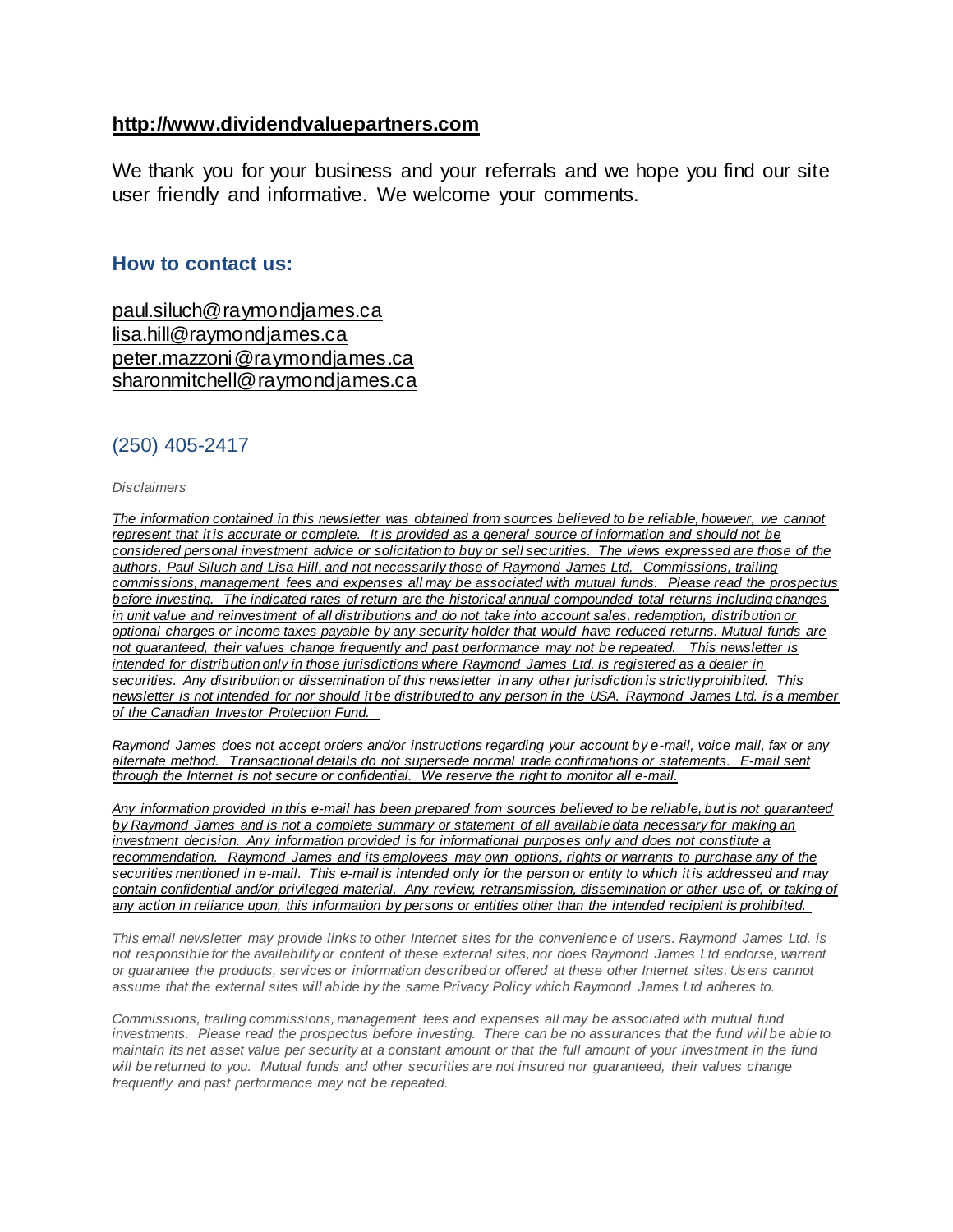*Prices shown as of April 8th, 2021*

*You are receiving this message because our records indicate that you have requested this information. If you no longer wish to receive research from Raymond James, please reply to this message with unsubscribe in the subject line and include your name and/or company name in the message. Additional Risk and Disclosure information, as*  well as more information on the Raymond James rating system and suitability categories, is available at *[www.rjcapitalmarkets.com/Disclosures/Index.](https://eur04.safelinks.protection.outlook.com/?url=https%3A%2F%2Furldefense.proofpoint.com%2Fv2%2Furl%3Fu%3Dhttps-3A__nam11.safelinks.protection.outlook.com_-3Furl-3Dhttps-253A-252F-252Fowa-2Dkel.raymondjames.ca-252Fowa-252Fredir.aspx-253FSURL-253DxhOB4gpVfLOskwdkUL9L2f18Fq4IG2rgvMfuIIX7BlwZiacj7DPTCGgAdAB0AHAAOgAvAC8AdwB3AHcALgByAGoAYwBhAHAAaQB0AGEAbABtAGEAcgBrAGUAdABzAC4AYwBvAG0ALwBEAGkAcwBjAGwAbwBzAHUAcgBlAHMALwBJAG4AZABlAHgA-2526URL-253Dhttp-25253a-25252f-25252fwww.rjcapitalmarkets.com-25252fDisclosures-25252fIndex-26data-3D02-257C01-257C-257Cc172461ecbee4482512908d85e8192cf-257C84df9e7fe9f640afb435aaaaaaaaaaaa-257C1-257C0-257C637363258183655664-26sdata-3DoIGN-252B1v-252BJNQ-252BZPo1ywEHtDOfbELe3OmLG-252FFg-252FM3Utoc-253D-26reserved-3D0%26d%3DDwMF-g%26c%3DK3dQCUGiI1B95NJ6cl3GoyhMW2dvBOfimZA-83UXll0%26r%3D_6MBBSGYsFznIBwslhTiqBKEz4pHUCTd_9tbh_EpUMY%26m%3D7qOaEnVxLdGuCP74qXGTNk9xkBSFm8R3CYYmRfTv9PQ%26s%3DDBdK_pzBuQHicYmhkDa-8JlRVcVl-oi24aL_wseaH40%26e%3D&data=02%7C01%7C%7C8a16eb9ab3cc4e585bab08d86b14e24b%7C84df9e7fe9f640afb435aaaaaaaaaaaa%7C1%7C0%7C637377085227594375&sdata=vgGto1%2FhV2xjMnN%2FKDjJX5uFHJYLmdfONSg1ff%2FTQzY%3D&reserved=0)*

\_\_\_\_\_\_\_\_\_\_\_\_\_\_\_\_\_\_\_\_\_\_\_\_\_\_\_\_\_\_\_\_\_\_\_\_\_\_\_\_\_\_\_\_\_\_\_\_\_\_\_\_\_\_\_\_\_\_\_\_\_\_\_\_\_\_\_\_\_\_\_\_\_\_\_\_\_\_\_\_\_\_\_\_

To unsubscribe and no longer receive any email communications from this sender, including information about your account, please either click [here](mailto:paul.siluch@raymondjames.ca?subject=[UNSUBSCRIBE]&body=I%20wish%20to%20unsubscribe%20from%20all%20commercial%20electronic%20messages%20from%20this%20sender.%20%20There%20may%20be%20other%20employees%20or%20agents%20within%20Raymond%20James%20which%20communicate%20with%20me%20electronically%20and%20I%20understand%20that%20I%20may%20unsubscribe%20from%20these%20senders%20separately.) or send a reply email to the sender with [UNSUBSCRIBE] in the subject line.

Pour vous désabonner de cet expéditeur soit clique[r ici](mailto:paul.siluch@raymondjames.ca?subject=[UNSUBSCRIBE]&body=Je%20souhaite%20me%20désinscrire%20de%20tous%20les%20messages%20électroniques%20commerciaux.%20Il%20peut%20y%20avoir%20d) ou envoyer un e-mail de réponse à l'expéditeur avec [UNSUBSCRIBE] dans la ligne d'objet.

\_\_\_\_\_\_\_\_\_\_\_\_\_\_\_\_\_\_\_\_\_\_\_\_\_\_\_\_\_\_\_\_\_\_\_\_\_\_\_\_\_\_\_\_\_\_\_\_\_\_\_\_\_\_\_\_\_\_\_\_\_\_\_\_\_\_\_\_\_\_\_\_\_\_\_\_\_\_\_\_\_\_\_\_ This message and any attachments are intended only for the use of the addressee or their authorized representative. It may contain information that is privileged and/or confidential. Any unauthorized dissemination, distribution or copying of this communication or any part thereof, in any form whatsoever is strictly prohibited. If you have received this communication in error, please delete permanently the original e-mail and attachments, destroy all hard copies that may exist, and notify the sender immediately. Raymond James may monitor and review the content of all email communications. Trade instructions by email or voicemail will not be accepted or acted upon. Please contact us directly by telephone to place trades. Unless otherwise stated, opinions expressed in this email are those of the author and are not endorsed by Raymond James. Raymond James accepts no liability for any errors, omissions, loss or damage arising from the content, transmission or receipt of this email. The designation Raymond James, mentioned in this notice and disclaimer, refers to and include the following divisions and entities: Raymond James Ltd., a member of the Investment Industry Regulatory Organization of Canada (IIROC) and of the Canadian Investor Protection Fund (CIPF); its divisions 3Macs, MacDougall, MacDougall & MacTier and Raymond James Correspondent Services; and its subsidiaries: Raymond James Financial Planning Ltd. registered as a life insurance agency in all provinces except the province of Québec where it is registered as Financial Services Firm with the Autorité des marchés financiers (AMF); Raymond James Investment Counsel Ltd., a firm primarily regulated and governed by the British Columbia Securities Commission but registered and regulated by securities commissions in other Canadian provinces, and also regulated by the U.S. Securities and Exchange Commission; Raymond James Trust (Canada), a trust company regulated by the Office of the Superintendent of Financial Institutions (OSFI); and, Raymond James Trust (Québec) Ltd., a trust company regulated by the AMF.

Ce message ainsi que le ou les fichiers qui y sont joints sont à l'usage exclusif du destinataire ci-dessus ou de son mandataire autorisé. Cette communication pourrait contenir de l'information privilégiée et confidentielle. Toute diffusion, distribution ou reproduction non autorisée de cette communication électronique, en tout ou en partie, sous quelque forme que ce soit, est strictement interdite. Si vous avez reçu cette communication et toute pièce jointe par erreur, veuillez les supprimer de façon permanente de vos systèmes, en détruire toute copie et en informer immédiatement l'expéditeur. Raymond James peut surveiller et examiner le contenu de toutes les communications électroniques. Les instructions portant sur des opérations, communiquées par courriel ou dans une boîte vocale, ne seront pas acceptées, ni exécutées. Veuillez communiquer avec nous directement par téléphone pour donner des instructions d'opérations boursières. Sauf indication contraire, les avis exprimés dans le présent courriel sont ceux de l'auteur et ne sont pas approuvés par Raymond James. Raymond James décline toute responsabilité en cas d'erreurs, d'omissions, de pertes ou de dommages découlant du contenu, de la

\_\_\_\_\_\_\_\_\_\_\_\_\_\_\_\_\_\_\_\_\_\_\_\_\_\_\_\_\_\_\_\_\_\_\_\_\_\_\_\_\_\_\_\_\_\_\_\_\_\_\_\_\_\_\_\_\_\_\_\_\_\_\_\_\_\_\_\_\_\_\_\_\_\_\_\_\_\_\_\_\_\_\_\_

\_\_\_\_\_\_\_\_\_\_\_\_\_\_\_\_\_\_\_\_\_\_\_\_\_\_\_\_\_\_\_\_\_\_\_\_\_\_\_\_\_\_\_\_\_\_\_\_\_\_\_\_\_\_\_\_\_\_\_\_\_\_\_\_\_\_\_\_\_\_\_\_\_\_\_\_\_\_\_\_\_\_\_\_